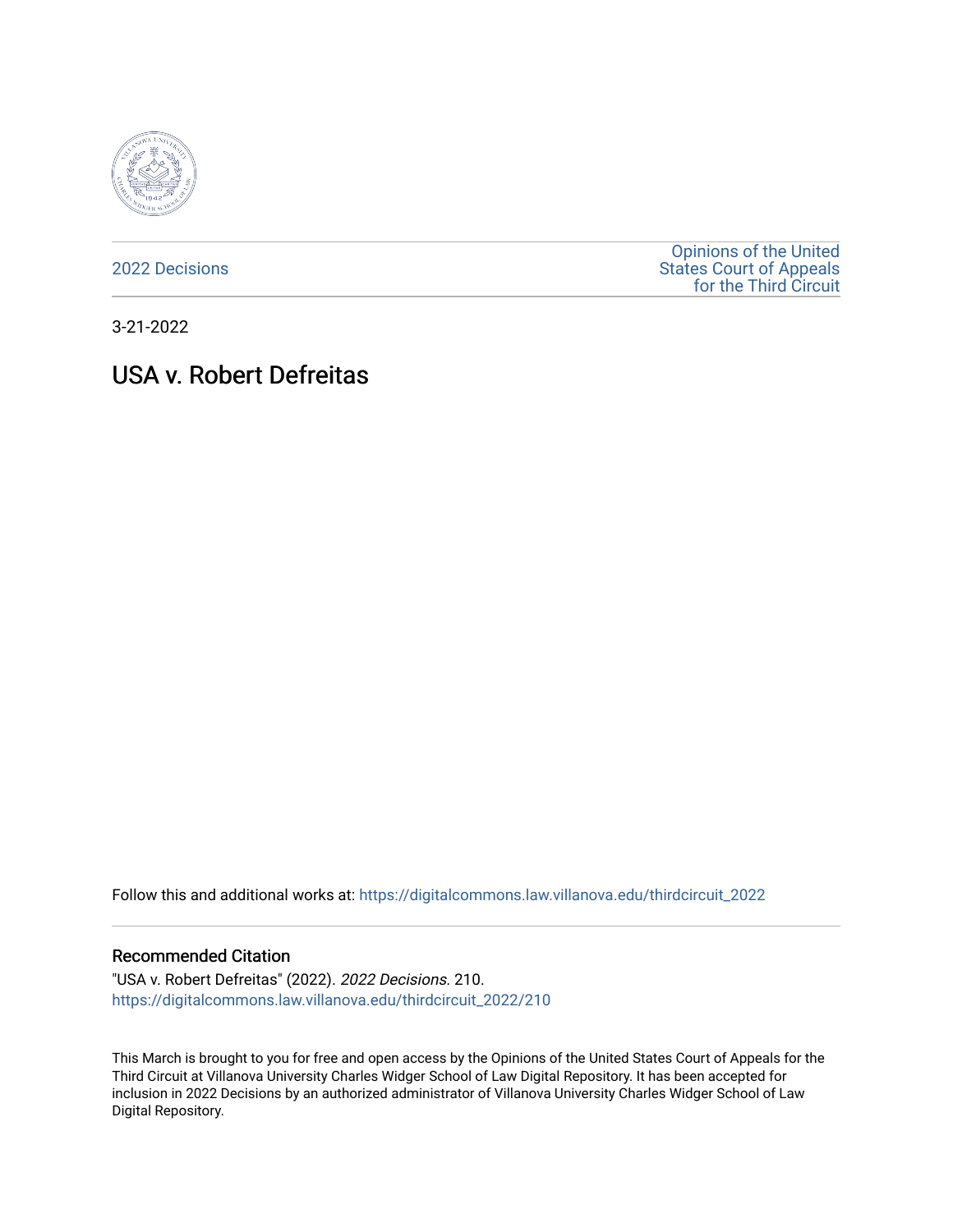### PRECEDENTIAL

# UNITED STATES COURT OF APPEALS FOR THE THIRD CIRCUIT

No. 20-3115

# UNITED STATES OF AMERICA

v.

ROBERT DEFREITAS, Appellant

 $\mathcal{L}_\text{max}$ 

On Appeal from the District Court of the Virgin Islands District Court No. 3-19-cr-00010-001 District Judge: Honorable Robert A. Molloy

Argued December 8, 2021

Before: McKEE, RESTREPO, and SMITH *Circuit Judges*

(Filed: March 21, 2022)

Richard F. Della Fera [Argued] Suite 1710 500 East Broward Boulevard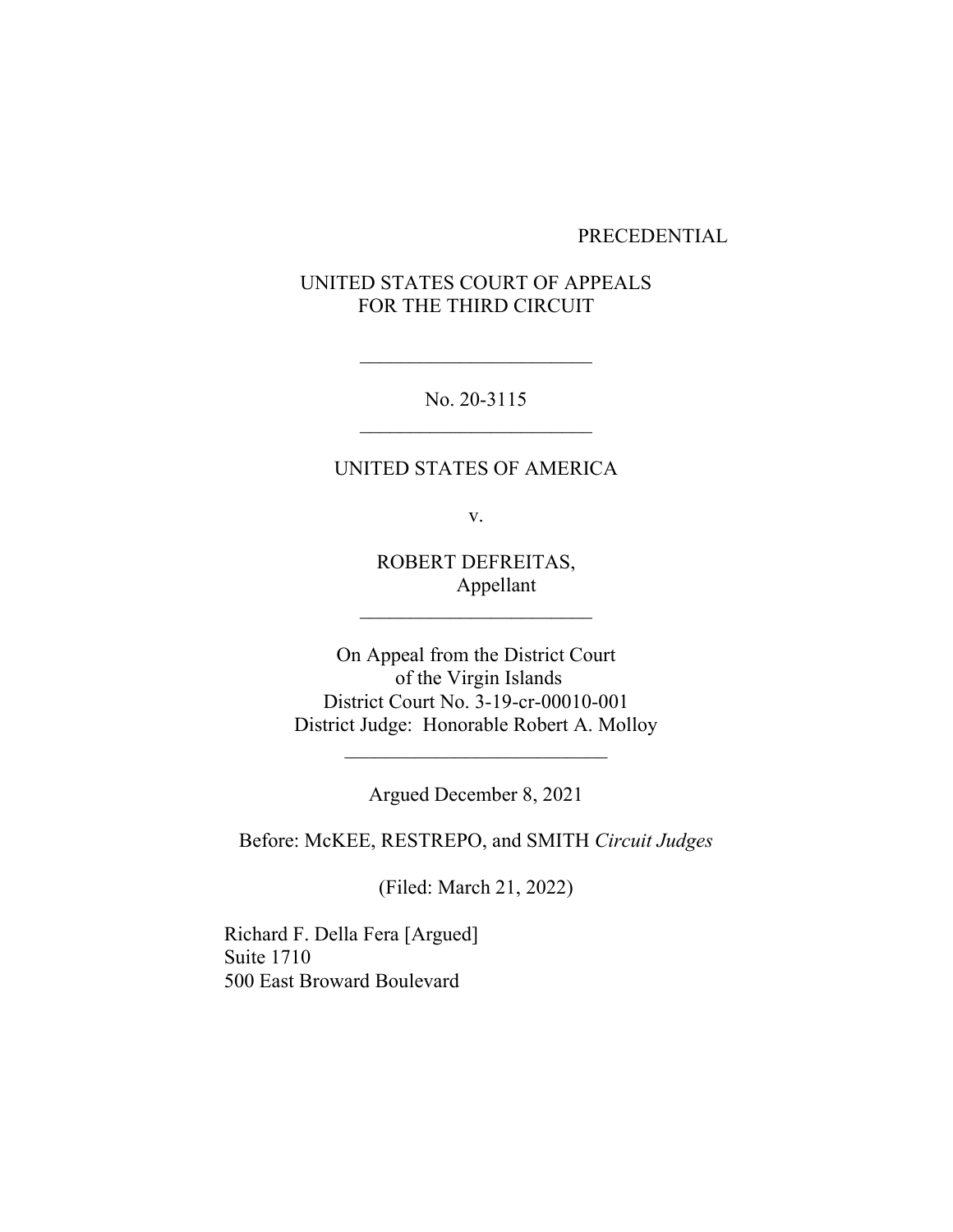Fort Lauderdale, FL 33394 *Counsel for Appellant*

Nathan Brooks Adam Sleeper [Argued] Office of United States Attorney 5500 Veterans Drive United States Courthouse, Suite 260 St. Thomas, VI 00802 *Counsel for Appellee*

# OPINION OF THE COURT  $\mathcal{L}_\text{max}$

SMITH, *Circuit Judge*

Robert Defreitas, an enforcement officer for the United States Virgin Islands (U.S.V.I.) Department of Licensing and Consumer Affairs, asked for sexual favors in exchange for not reporting a female immigrant who was unlawfully present in the U.S.V.I. In a one-day trial, the jury convicted Defreitas of soliciting a bribe, V.I. CODE ANN. tit. 14, § 403, and violating the Travel Act, 18 U.S.C.  $\S$  1952(a)(3). He was acquitted of a blackmail charge, 18 U.S.C. § 873.

Defreitas appeals his convictions. He asks us to vacate the District Court's judgment, or in the alternative, to certify several questions to the Supreme Court of the Virgin Islands. We decline the invitation to certify any questions, but we take this opportunity to identify several considerations that should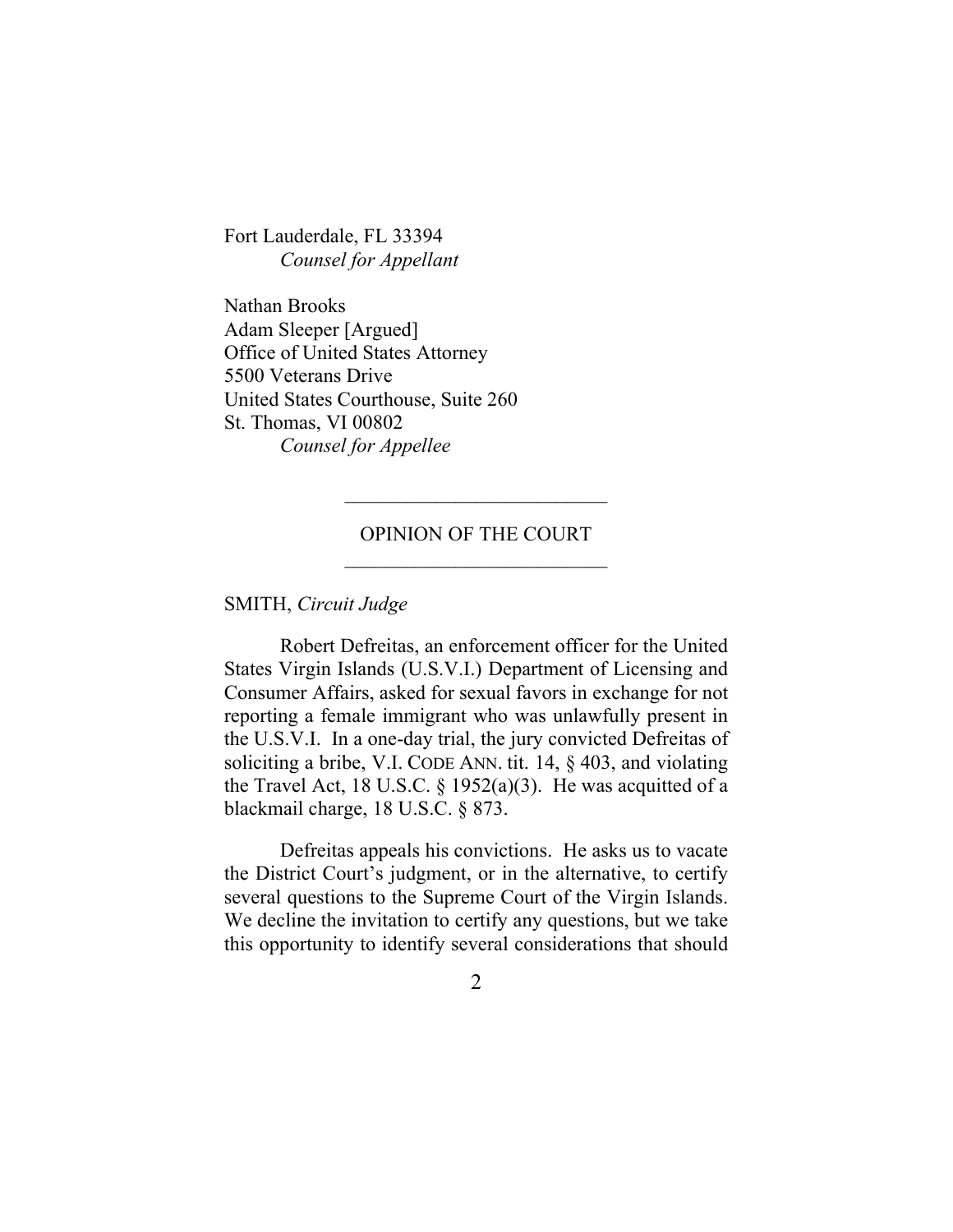guide a court's decision of whether to certify questions to a state's highest court. Additionally, we hold that the evidence presented was insufficient to prove that Defreitas engaged in an "official act" under V.I. CODE ANN. tit. 14, § 403. As a result, we will vacate the judgment of conviction for both offenses and remand to the District Court to enter a judgment of acquittal.

# **I. BACKGROUND**

Defreitas was employed by the Virgin Islands Government as an officer for the Department of Licensing and Consumer Affairs. The Department engages in a variety of consumer protection measures, including ensuring compliance with licensure requirements for workers such as barbers and manicurists. *See generally* VI CODE ANN. tit. 3, § 272 (describing role of the Department). As a law enforcement officer, Defreitas had the power to issue citations to individuals who were working without a required license.

In August of 2018, Defreitas and his on-duty partner, Tiffany Grosvenor Stevens, visited Deluxe Nail Spa in St. Thomas. There, Defreitas met Lissette Yahaira Cuevas Herrera. Defreitas was wearing a white shirt with the word "Police" emblazoned on the frontAfter he asked Herrera for her "work papers," she walked to the back of the store. Defreitas followed her, and Herrera then admitted that she did not have a manicurist license and was only helping in the salon temporarily due to some worker absences. Herrera also told Defreitas that she was from the Dominican Republic and did not enter the Virgin Islands through a legal port of entry. When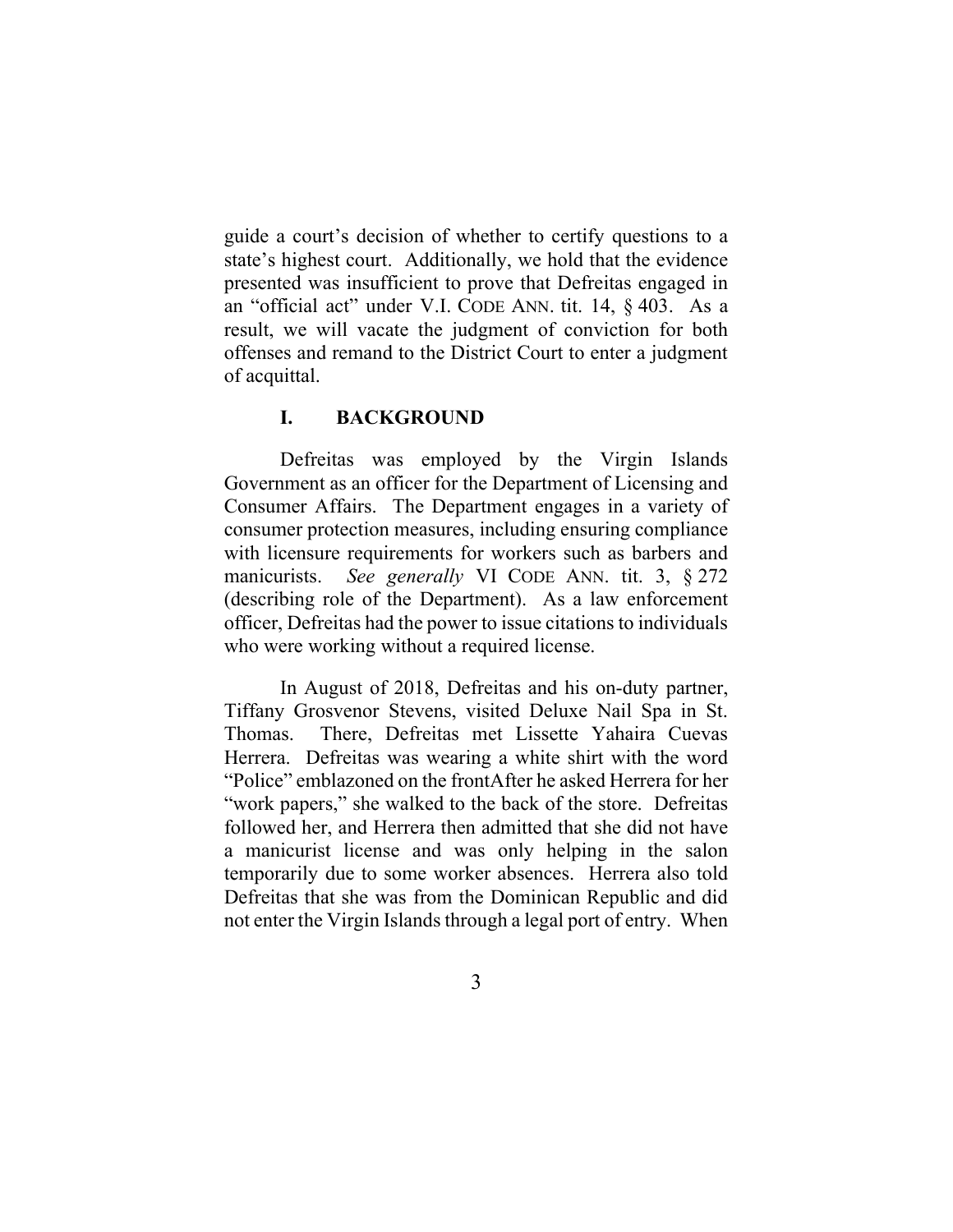Defreitas followed up by asking for a passport, Herrera admitted that she did not have one.

Defreitas responded by telling Herrera, "we can fix this." Supp. App. at 46. He then touched Herrera on the shoulder and said: "You have a pretty body. I think you have a way of paying." Supp. App. at 54. He asked for her phone number, but Herrera responded by intentionally giving Defreitas an incorrect number. Defreitas tested the phone number and quickly realized it was not correct. He then asked Herrera to give him her actual number, and she did so.

After Defreitas left the salon, Herrera downloaded a call-recording application on her phone. Later that day, when Defreitas called Herrera, she recorded the call—and the recording of that call was eventually played for the jury at trial. The call clearly revealed Defreitas to be soliciting sexual favors in exchange for his not reporting Herrera for a legal violation.<sup>1</sup> After the phone call, Herrera went to the police.

<sup>&</sup>lt;sup>1</sup> Even a brief excerpt from the call demonstrates that Defreitas asked for sexual favors:

Defreitas (D): You know . . . you are in trouble . . . You would have been in trouble if I-I didn't save you today. Herrera (H): No, I know that. That is why I got out. D: Okay, so, you know you owe me one?

<sup>. . .</sup>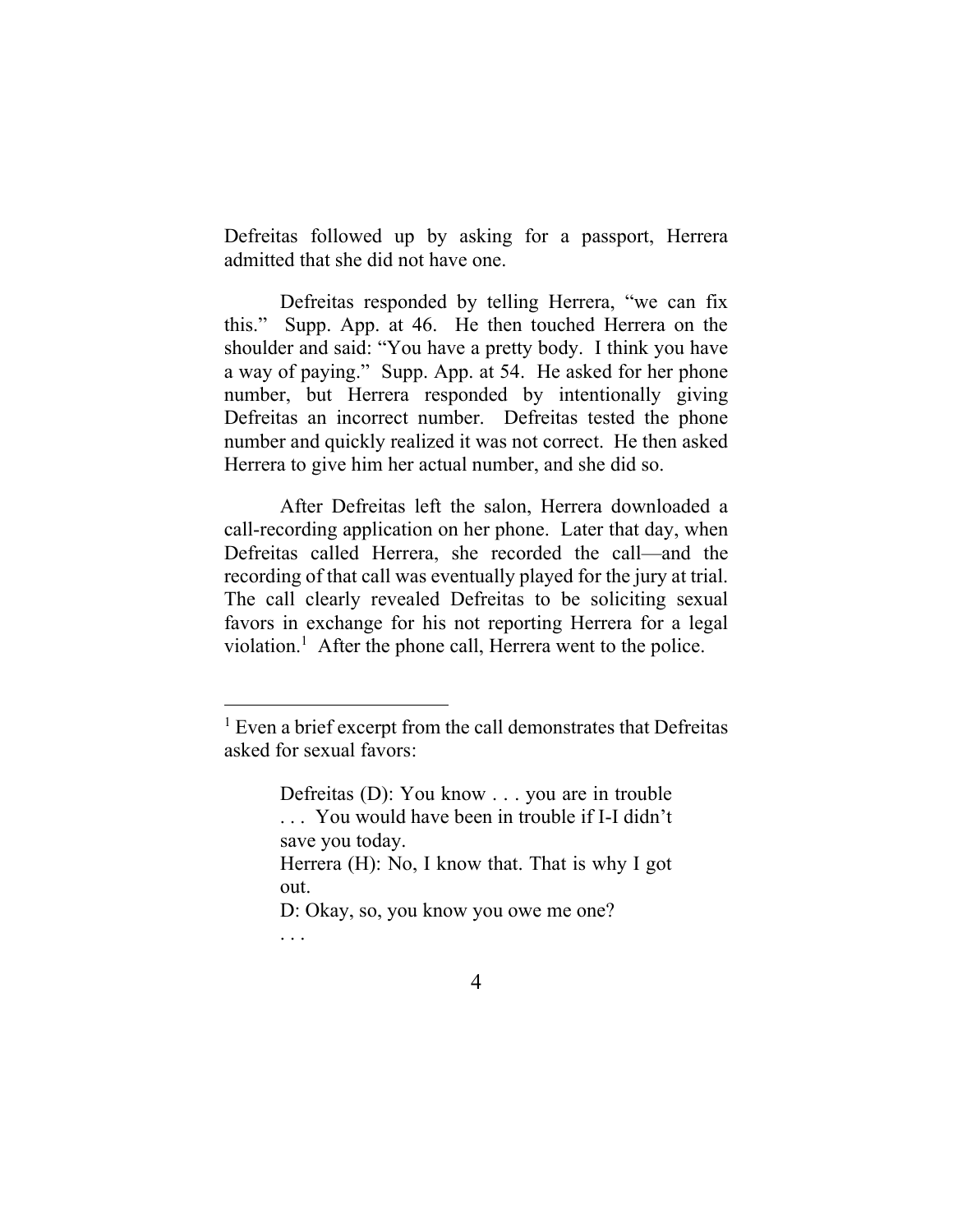Defreitas was indicted under 18 U.S.C. § 1952(a)(3); 18 U.S.C. § 873; and V.I. CODE ANN. tit. 14, § 403. The indictment specified that the unlawful activity required to prove a violation of the Travel Act was bribery as defined in § 403. Appellant App. at 12 ("Robert Defreitas used a facility in interstate commerce . . . with the intent to . . . carry on . . . an unlawful activity, that is Solicitation of a Bribe by a Public Employee."). At trial, Herrera testified along with other

. . .

D: ... Wait do you live with somebody?

H: No, no, no.

D: Do you live by yourself?

H: No I live with my son.

. . . D: Okay. So, you don't live with a man or anything?

H: Yeah, I-I-I have a husband.

D: Oh, so if I ask you for something then you probably cannot give it to me because you have a husband.

. . .

H: Oh. I don't know. I-I don't know. I just don't want any problems.

D: Well, listen. He doesn't have to know and I am not going to tell anybody.

Appellant App. at 15–18**.**

D: So, I am going to call you a little bit later . . . and we could see if we could meet up, okay? H: Okay, no problem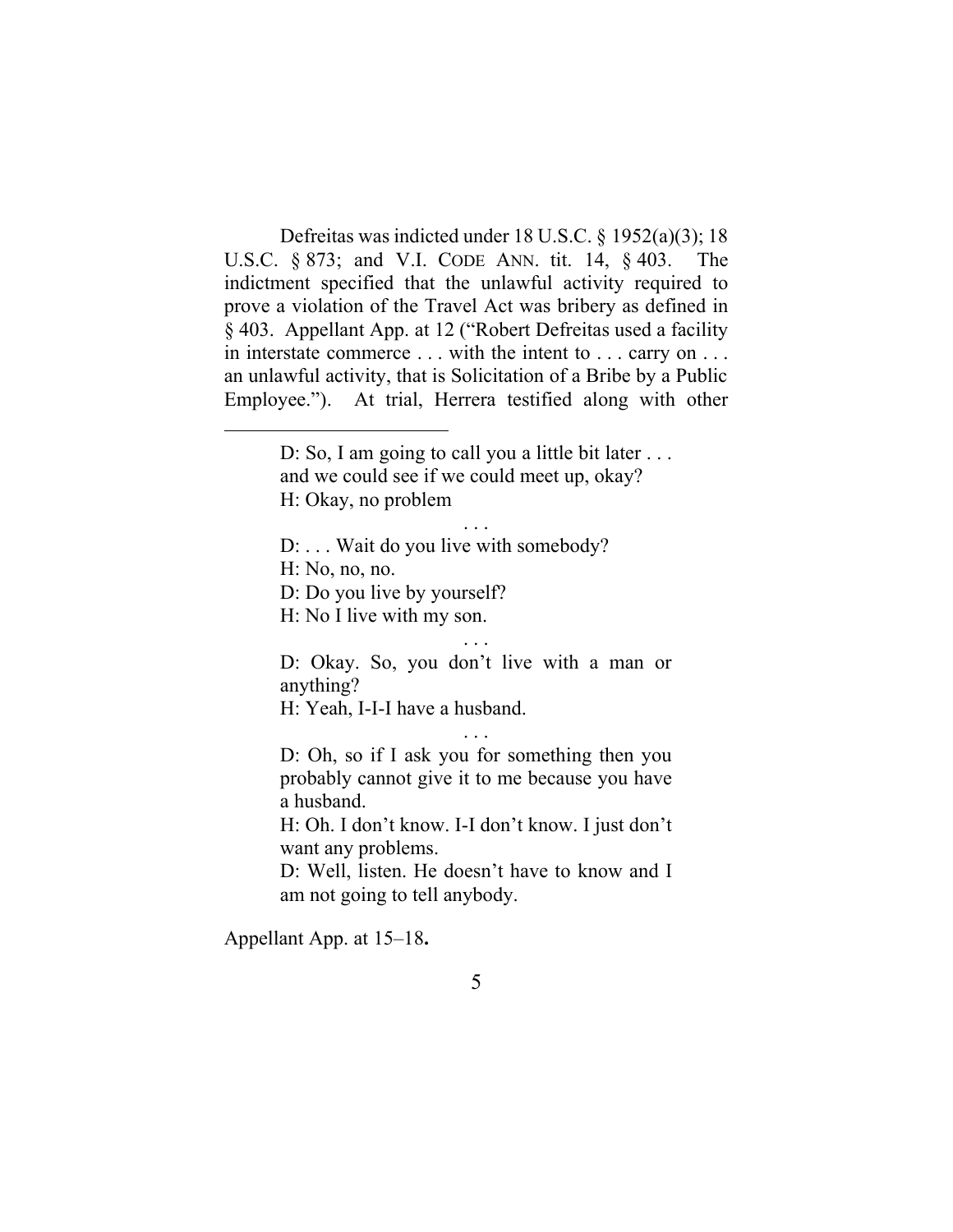employees from the salon, as did an expert from AT&T Inc., and Defreitas's partner, Stevens. Of particular import on appeal is Stevens's testimony. When asked by the prosecutor to describe department practice for an officer who encountered someone the officer learned had entered the country illegally, she responded that "[t]he enforcement officer would have to make contact in order to have communication via report to his immediate supervisor. Then the immediate supervisor would make contact with the [sic] immigration." Supp. App. at 114.

At trial, Defreitas did not contest that he asked for sex in exchange for not reporting Herrera.

At the close of the Government's evidence, Defreitas moved for acquittal on three grounds relevant to this appeal.<sup>2</sup> First, Defreitas argued that he did not commit an "official act" because he did not actually *do* anything; rather, he refused to do something. Second, he asserted that sexual favors are not an "emolument, gratuity, or reward" under Virgin Islands law. Third, he claimed that  $\S 403$  is void for vagueness under the Due Process Clause. The Court denied his motion.

The District Court instructed the jury that before they could find Defreitas guilty of bribery under § 403, the Government needed to prove that he "asked for or received any emolument, gratuity, or reward, or any promise thereof that was not provided by law . . . in exchange for an official act."

<sup>&</sup>lt;sup>2</sup> One additional ground pertained to the blackmail charge. As Defreitas was later acquitted of that charge, it has no bearing on the appeal before us.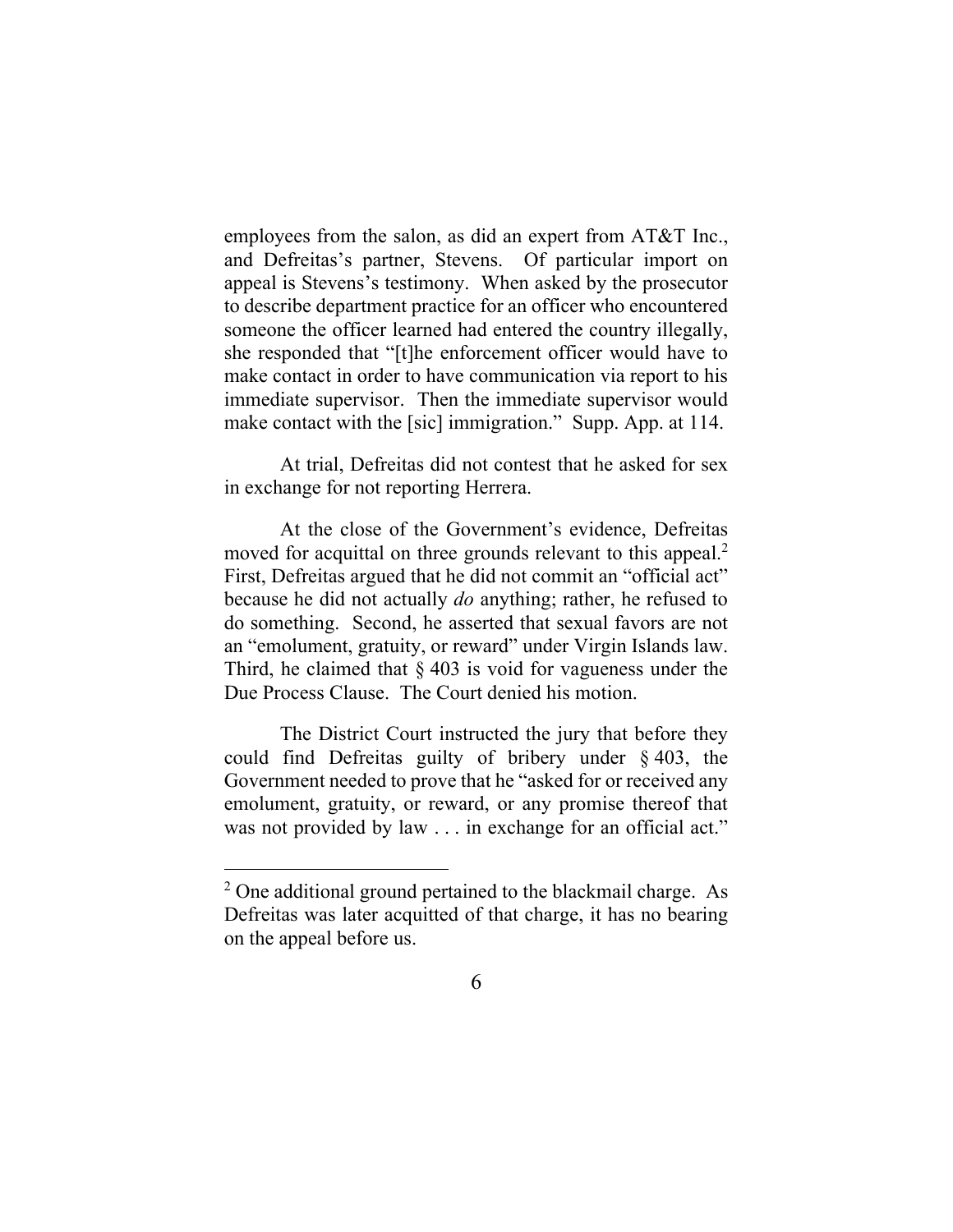Supp. App. at 189. The Court did not provide the jury with a definition of "official act," nor did either party even attempt to provide a definition of "official act" to the Court prior to its jury charge.

The jury returned a verdict convicting Defreitas of bribery pursuant to V.I. CODE ANN. tit. 14, § 403 and violating the Travel Act pursuant to 19 U.S.C.  $\S$  1952(a)(3). As we have noted, the jury acquitted Defreitas of blackmail. In a post-trial motion for acquittal, Defreitas again raised the grounds he presented in his prior motion. And at this juncture, he asked the court to certify questions to the Supreme Court of the Virgin Islands.<sup>3</sup> The Court denied this motion as well.

(1) What is an "Official Act" that may be punished as a crime under 14 V.I.C. [§] 403; (2) Whether 14 V.I.C. [§] 403 criminalizes the failure to do an official act?; (3) Whether under Virgin Islands Law, sexual favors constitute an emolument, gratuity, or reward? and (4) Whether 14 U.S.C. [§] 403 is void for vagueness as applied, for failure of the statute to provide notice of the answers to these very questions.

Supp. App. at 299.

<sup>&</sup>lt;sup>3</sup> Defreitas asked to certify the following four questions: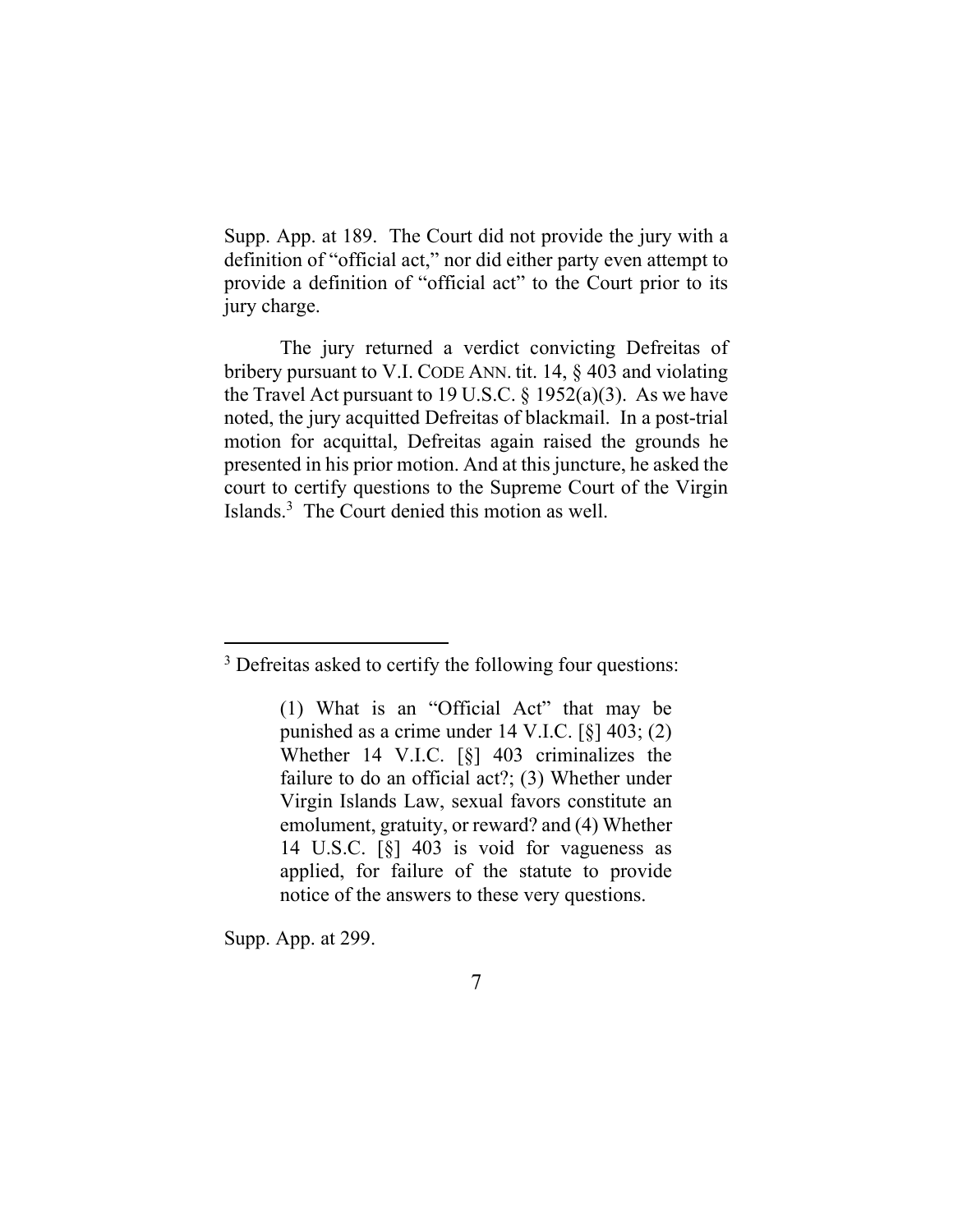# **II. JURISDICTION**

The District Court had jurisdiction pursuant to 18 U.S.C. § 3231 and 48 U.S.C. § 1612. We have jurisdiction pursuant to 28 U.S.C. § 1291.

# **III. CERTIFICATION**

In addition to challenging his convictions on the merits, Defreitas asks us to certify questions on the interpretation of V.I. CODE ANN. tit. 14, § 403 to the Supreme Court of the Virgin Islands. That Court's appellate rules provide that we may certify a question of local law for it to resolve if the question "may be determinative of the cause then pending in the certifying court and concerning which it appears there is no controlling precedent in the decisions of the Supreme Court." V.I. R. APP. P. 38. Our local rules similarly provide that we may certify a controlling question of Virgin Islands' law to the Supreme Court of the Virgin Islands for immediate resolution. 3d Cir. L.A.R. Misc. 110.1 (2011) ("When the procedures of the highest court of a state provide for certification . . . of questions arising under the laws of that state which will control the outcome of a case pending in the federal court, this court, sua sponte or on motion of a party, may certify such a question to the state court  $\dots$ .")<sup>4</sup>

While our rules provide for certification, we have not identified what considerations our court should take into

<sup>4</sup> Because our local rules are to be read in conformity with the Federal Rules of Appellate Procedure, "state" includes any territory. FED. R. APP. P. 1(b).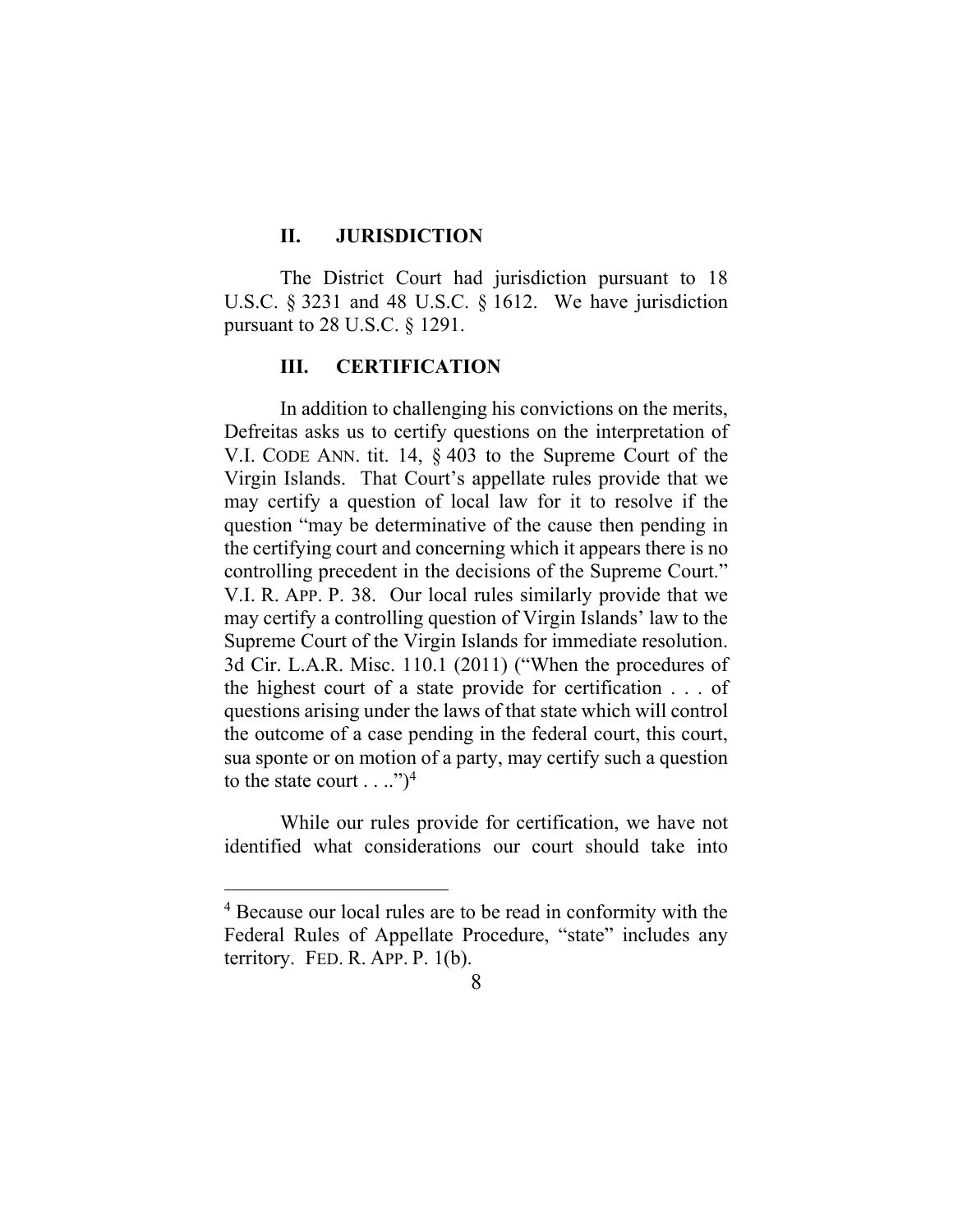account when deciding if certification is appropriate. Clearly, it is inappropriate to certify any state-law question solely because its outcome may control a case; federal courts are often required to make faithful predictions of how a state supreme court will rule. *See City of Houston, Tex. v. Hill*, 482 U.S. 451, 470–71 (1987); *Erie R.R. Co. v. Thompkins*, 304 U.S. 64, 78 (1938). But we must always be mindful of the purpose behind certification: that it "does, of course, in the long run save time, energy, and resources and helps build a cooperative judicial federalism." *Lehman Bros. v. Schein*, 416 U.S. 386, 391 (1974). Thus, when faced with the question, a court should consider several factors which will counsel whether certification is appropriate.

First, the relevant question's eventual resolution should be unclear and control an issue in the case. Certifying a question where the answer is clear is inappropriate and unnecessary. *See City of Houston*, 482 U.S. at 470–71. But, as we have observed, certifying a question is appropriate if we determine that we cannot predict how a state court would rule. *Oberdorf v. Amazon.com Inc.,* 818 F. App'x 138, 143 (3d Cir. 2020) (en banc) (certifying a question when we were "unable to predict how the Pennsylvania Supreme Court would rule in this dispute"). Similarly, an immaterial question should not be certified. These first-order considerations will often be dispositive. In fact, our local rules require that the question "control the outcome of a case," 3d Cir. L.A.R. Misc. 110.1 (2011), and jurisdictions within our circuit stress the importance of uncertainty in the determination of whether to accept a certified question. *See, e.g.*, N.J. CT. R. 2:12A-1 (requiring "no controlling appellate decision, or statute in this case"); DEL. R. SUP. CT. 31 (listing examples of when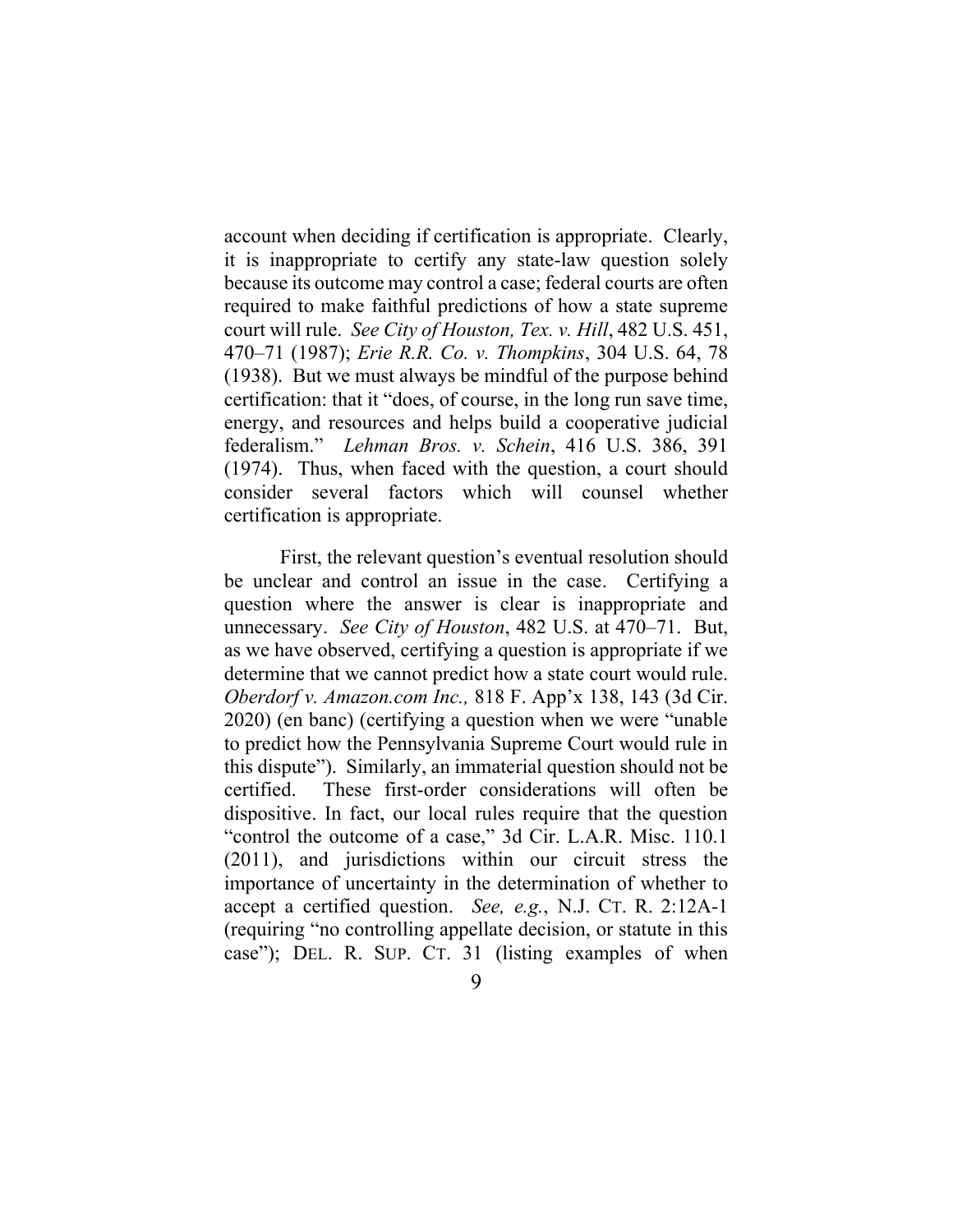certification is appropriate including questions of first impression and questions where there are conflicting decisions among state trial courts); PA. R.A.P. 3341 (same).

Second, courts should consider what we will broadly refer to as the "importance" of the question. These "importance" factors demonstrate a state's interest in the interpretation of its own law as well as our interest in supporting cooperative judicial federalism. For example, open questions of state constitutional law should nearly always be left to the state courts. *Blue Cross & Blue Shield of Ala., Inc. v. Nielsen*, 116 F.3d 1406, 1413 (11th Cir. 1997) ("It is . . . imperative that any state constitutional law issues in this case be decided by the state supreme court."). Likewise, a state's high court is the most appropriate forum to weigh competing state public policy interests. *See, e.g.*, *Chauca v. Abraham*, 841 F.3d 86, 93 (2d Cir. 2017) ("[I]mportant state issues require value judgments and important public policy choices that the New York Court of Appeals is better situated than we to make." (quoting *Licci ex rel. Licci v. Lebanese Canadian Bank, SAL*, 673 F.3d 50, 74 (2d Cir. 2012))) (internal quotation marks omitted); *Schuchart v. La Taberna Del Alabardero, Inc.*, 365 F.3d 33, 37 (D.C. Cir. 2004). Further, issues that are likely to recur or which could lead to forum shopping should be certified for an immediate and dispositive resolution. *Schuchart*, 365 F.3d at 37; *In re Badger Lines*, 140 F.3d 691, 698 (7th Cir. 1998).

Finally, courts should consider judicial economy. Our consideration of judicial economy encompasses the actions of the parties as well as the cost effectiveness of certification. And while such concerns may not be as weighty as federalism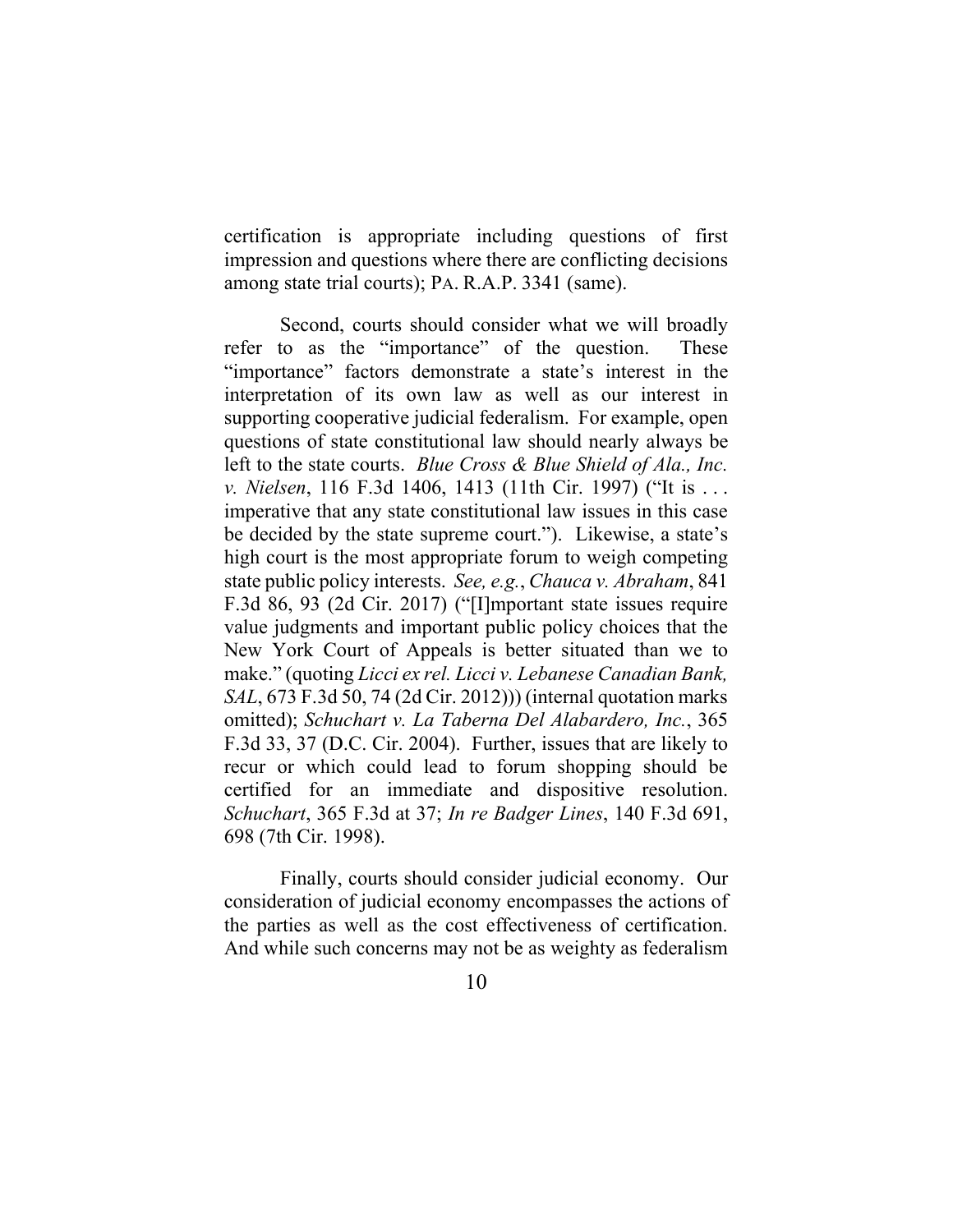concerns, they are necessary to ensure that certification remains an efficient method to resolve disputes instead of a delay tactic in the hands of sophisticated litigants. example, a court should view with skepticism a party's request for certification when that party had originally invoked federal jurisdiction. *Powell v. U.S. Fid. & Guar. Co.*, 88 F.3d 271, 273 n.3 (4th Cir. 1996); 17A VIKRAM D. AMAR, CHARLES A. WRIGHT & ARTHUR R. MILLER, FEDERAL PRACTICE & PROCEDURE § 4248 (3d ed. 2021). Another factor to consider is the timeliness of a request for certification. *See Minn. Voters All. v. Mansky*, 138 S. Ct. 1876, 1892 n.7 (2018) (declining to certify when request was made "very late in the day"). After all, certification is not an opportunity for a do-over. Requests to certify made by a party only after an adverse decision compel a court to inquire of the party: Why now? *State Auto Prop. & Cas. Ins. Co. v. Hagris*, 785 F.3d 189, 194 (6th Cir. 2015) ("[C]ertification is disfavored when it is sought only after the district court has entered an adverse judgment."); *Thompson v. Paul*, 547 F.3d 1055, 1065 (9th Cir. 2008) ("A party should not be allowed 'a second chance at victory' through certification by the appeals court after an adverse district court ruling." (quoting *In re Complaint of McLinn*, 744 F.2d 677, 681 (9th Cir. 1984))).<sup>5</sup>

<sup>&</sup>lt;sup>5</sup> Just because a court has entered judgment, however, does not by itself mean that certification was requested out of time or as an "insurance policy." We are mindful that every state has different procedures and several states do not allow certification from district courts. *See* Jason A. Cantone & Carly Griffin, *Certified Questions of State Law: An*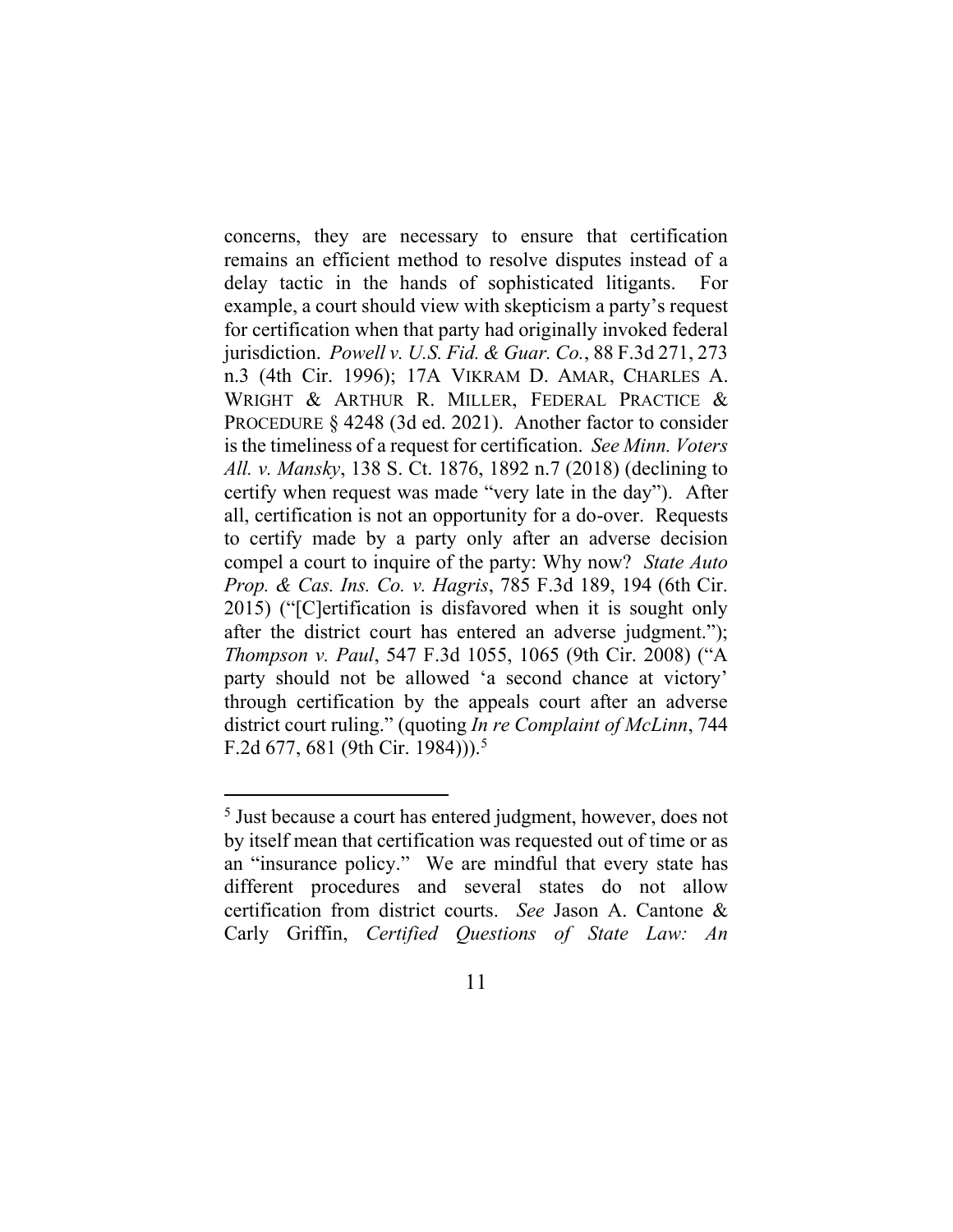We do not suggest that the foregoing list is exhaustive, nor that any one of the considerations we have set forth should be considered dispositive. Yet the presence of even one may weigh on the decision to certify. *See generally Metz v. BAE Sys. Tech. Sols. & Servs. Inc.*, 774 F.3d 18 (D.C. Cir. 2014).

With all of these factors in mind, we confront the primary legal question presented: whether Defreitas's decision to not report Herrera for an immigration violation was an "official act" as used in V.I. CODE ANN. tit.  $14, \S$  403.<sup>6</sup> That question is likely dispositive of the entire litigation.

Further, we know of no case in which the Virgin Islands Supreme Court has addressed the "official act" question, but we find sufficient guidance from the federal courts.<sup>7</sup> As we explain below, "official act" is a term with common law roots, and federal precedent interpreting "official act" serves as a

*Examination of State and Territorial Authorizing Statutes*, FED. JUDICIAL CTR. (June 2020).

 $6$  We examine this question now because if we were to certify, it is the question (or a close correlate) that we would be asking the Supreme Court of the Virgin Islands to resolve. The other questions were not pressed in this litigation. Additionally, whether the statute is void for vagueness is a question of federal law and thus not appropriate for certification.

<sup>7</sup> We apply the *Erie* Doctrine to criminal statutes within the Virgin Islands. *United States v. Fontaine*, 697 F.3d 221, 227 (3d Cir. 2012).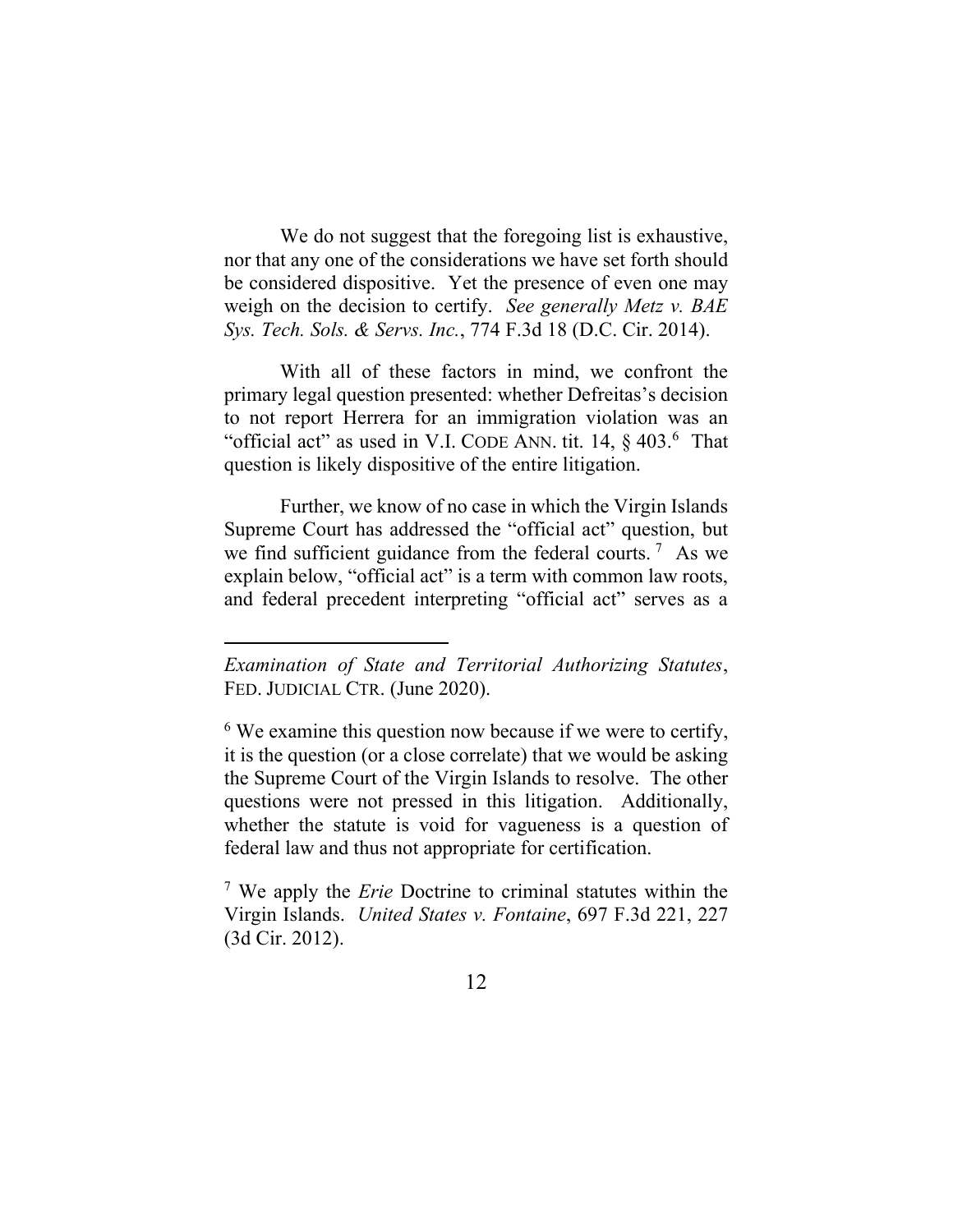useful guide when interpreting § 403. *Infra* Section IV. Indeed, counsel for Defreitas conceded that it was unlikely the Supreme Court of the Virgin Islands would fail to follow United States Supreme Court teachings on "official act" precedent that we are in at least the same position as the Supreme Court of the Virgin Islands to accurately interpret. Oral Arg. Tr. at 6–7. So our *Erie* guess is hardly an inappropriate intrusion into Virgin Islands' jurisprudence.

But because our resolution of the question will be determinative of this case, we now consider its importance. This case does not call on us to interpret an issue of state constitutional law, $8$  nor does the issue seem to be one that will commonly recur. In fact, the parties present no precedent from the local courts of the Virgin Islands that has interpreted this statute. Such silence in the Virgin Islands' jurisprudence suggests that the statute is not commonly utilized by prosecutors there. In addition, as a criminal statute, our resolving this question carries little risk of forum shopping by litigants. And while there are some policy interests at play, such as providing sufficient notice to defendants, we see no question of state public policy which would be better resolved by the Supreme Court of the Virgin Islands.

Finally, the timing of the request to certify gives us pause. At oral argument, counsel for Defreitas admitted that the request to certify could have been made in a pretrial motion. Oral Arg. Tr. at 12. It was not. Indeed, counsel did not raise

<sup>&</sup>lt;sup>8</sup> The Virgin Islands does not have a constitution, though an equivalent would be the Organic Act. 48 U.S.C. § 1541.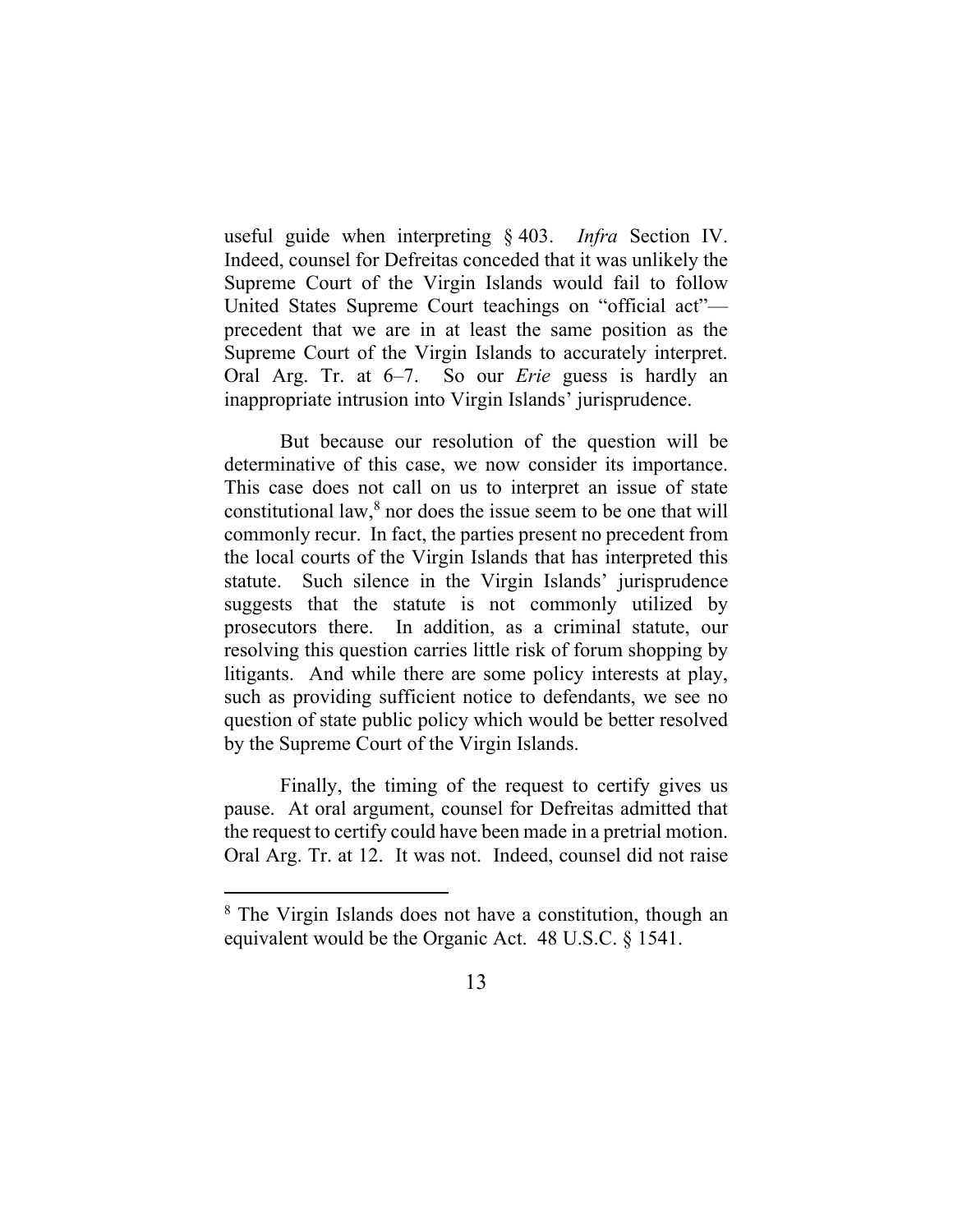the issue of certification during his pre-verdict motion for acquittal even though in that same motion he directly challenged the interpretation of "official act" as used in § 403. The request for certification came only after the jury found Defreitas guilty.

In short, we have a question the resolution of which is uncertain. Yet as a federal court, we are institutionally wellsituated to resolve it and to provide a well-informed interpretation of § 403. The question does not implicate important issues of state policy nor of federalism interests. And—again—it was requested only after an adverse judgment. We therefore decline to certify this question to the Supreme Court of the Virgin Islands and now consider the merits.<sup>9</sup>

<sup>&</sup>lt;sup>9</sup> Our decision not to certify is by no means a reflection on the Supreme Court of the Virgin Islands. We hold that Court in high regard, and we have no doubt that it would efficiently resolve the question. Indeed, we noted in our Report on the Virgin Islands Supreme Court, "[t]he Court's opinions objectively define the issues before it with precision, thoroughly review the relevant case law, and explain its resolution of those issues in a manner that facilitates appellate review, provides helpful guidance to trial court judges, and promotes public confidence in the work of the Court." Judicial Council of the U.S. Court of Appeals for the Third Circuit, *Report on the Virgin Islands Supreme Court*, 15 (2012), *available at*

https://www.vicourts.org/publication and reports/reports.

<sup>14</sup>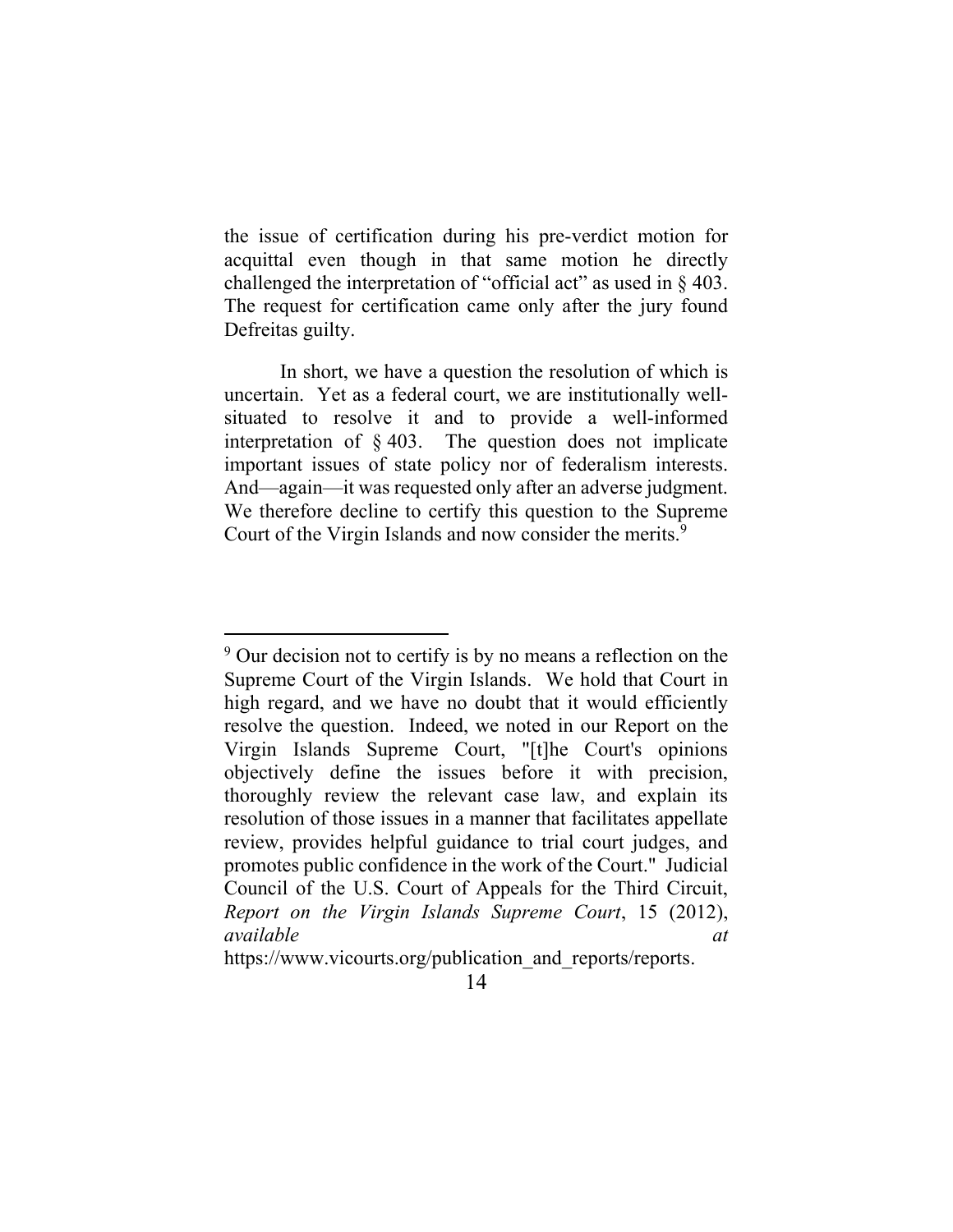## **IV. "OFFICIAL ACT"**

Defreitas argues that the evidence presented was insufficient to prove that he engaged in an "official act" under V.I. CODE ANN. tit. 14, § 403. Specifically, he argues that as an enforcement officer for the Department of Licensing and Consumer Affairs he had no duty to report that Herrera was unlawfully present in the United States. He reasons, then, that his refusal to report Herrera cannot be an "official act." Defreitas failed to raise this argument before the District Court, so we review this sufficiency question for plain error. FED. R. CRIM. P. 51. We use the familiar four-part framework from *Olano*, reversing only when there is an (1) "error;" (2) "that is plain;" (3) "that affect[ed] substantial rights;" and (4) that failure to correct the error would "seriously affect<sup>[]</sup> the fairness, integrity or public reputation of judicial proceedings." *United States v. Olano*, 507 U.S. 725, 732 (1993) (quoting *United States v. Young*, 470 U.S. 1, 15 (1985)) (internal quotation marks omitted). "Ordinarily, when the government has failed to prove each essential element of the crime charged, we will reverse under *Olano*'s fourth prong." *United States v. Johnson*, 19 F.4th 248, 256 (3d Cir. 2021).

As with any question of statutory interpretation, we begin by examining the text. *In re Adoption of L.O.F.*, 62 V.I. 655, 661 (2015). To be convicted for soliciting a bribe under this statute, the prosecution must prove that an individual is (1) "a judicial or other public officer or employee;" (2) who "asks or receives an emolument, gratuity, or reward, or any promise thereof, except such as may be authorized by law;" (3) "for doing any official act." V.I. CODE ANN. tit. 14, § 403. At this stage of the litigation, the only argument before us is whether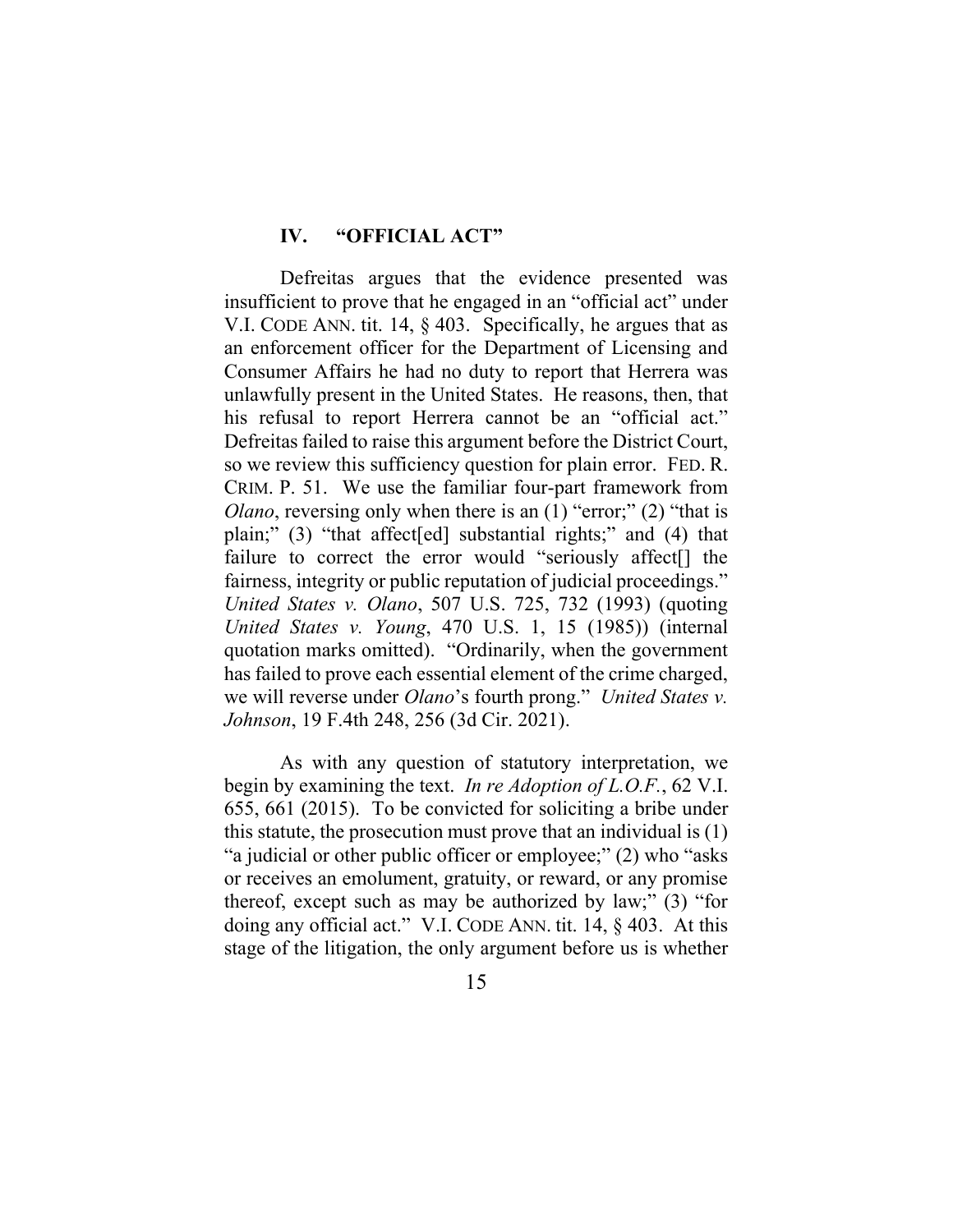refraining from reporting Herrera was an "official act" under V.I. CODE ANN. tit. 14, § 403.<sup>10</sup>

"Official act" is a term of art with its roots in the common law. *See generally United States v. Birdsall*, 233 U.S. 223, 230 (1914); *State v. Ellis*, 33 N.J.L. 102, 106–07 (1868); James Lindgren, *The Elusive Distinction Between Bribery and Extortion: From the Common Law to the Hobbs Act*, 35 UCLA L. REV. 2355, 2373 (1988). Thus, we must assume that the legislators who chose to use the term "official act" meant to adopt its meaning as derived from common law. *Morissette v. United States*, 342 U.S. 246, 263 (1952). We expect that the interpretation of "official act" will remain consistent even when it is used in other federal or state statutes.<sup>11</sup>

<sup>11</sup> Many federal statutes either use the term "official act" or are interpreted through the use of the term. For example, the federal bribery statute, 18 U.S.C.  $\S 201(b)(2)(A)$ , provides that a public official who accepts anything of value "in return for . . . being influenced in the performance of any official act" is guilty of bribery. Honest Services Fraud is defined in reference to the federal bribery statute. *Skilling v. United States*, 561 U.S. 358, 412–14 (2010); *United States v. Silver*, 948 F.3d 358, 551 (2d Cir. 2020). Courts have recognized that extraction of a payment in return for performance of an official act can support

 $10$  While a question was raised at oral argument regarding whether refraining from performing an "official act" is prohibited by this statute, that issue was not preserved in Defreitas's briefs and is not before us. Oral Arg. Tr. at 34–36.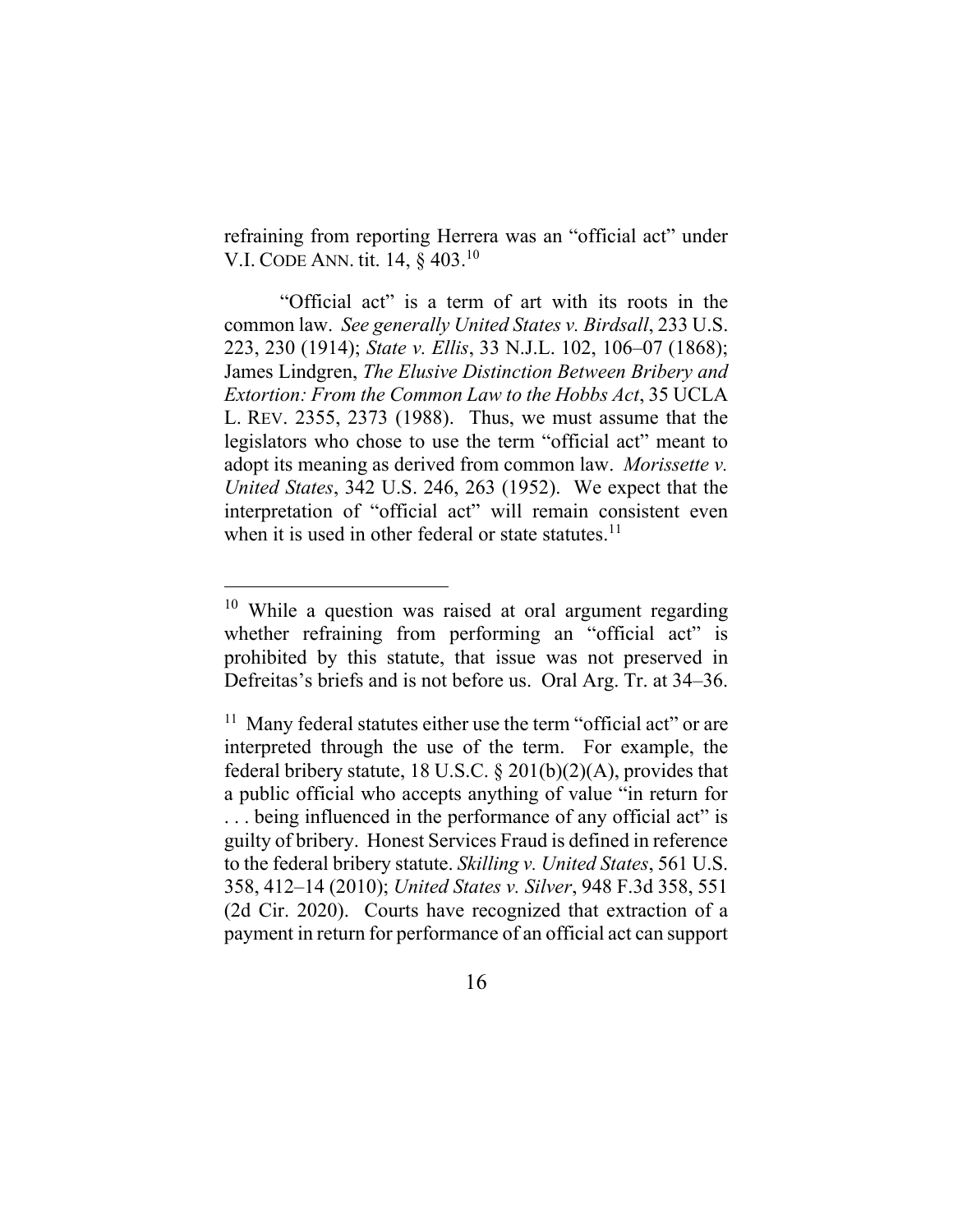The Government, relying on *United States v. Ferriero*, 866 F.3d 107, 127–28 (3d Cir. 2017), argues that we should not consider federal law when interpreting § 403. In *Ferriero*, we refused to import the definition of federal bribery into New Jersey's bribery statute. 866 F.3d at 127–28. Our refusal was hardly surprising though, since the New Jersey statute does not include the term "official act." N.J. STAT. ANN. § 2C:27-2 (defining bribery as accepting "[a]ny benefit as consideration for a decision, opinion, recommendation, vote or exercise of discretion of a public servant, party official or voter on any public issue or in any public election"). Additionally, the *Ferriero* panel noted that the specificity of the New Jersey statute obviated the vagueness concern discussed in *McDonnell v. United States* which rendered much of *McDonnell*'s analysis inapplicable. *Ferriero*, 866 F.3d at 128 (citing *McDonnell v. United States*, 136 S. Ct. 2355, 2373 (2016)). Section 403, however, is significantly less detailed than the New Jersey statute. Thus, while this Court correctly concluded that federal law was unhelpful in *Ferriero*, federal law does provide us with helpful guidance.

The Supreme Court has defined an "official act" in *McDonnell* as "a decision or action on a 'question, matter, cause, suit or controversy,'" and that "question, matter, cause, suit or controversy ... [must] be something specific and focused that is 'pending' or 'may by law be brought' before a public official." *McDonnell*, 136 S. Ct. at 2371–72. The Court

a Hobbs Act extortion conviction. 18 U.S.C.  $\S$  1951(b)(2); *Evans v. United States*, 504 U.S. 255, 268 (1992); *United States v. Repak*, 852 F.3d 230, 252–53 (3d Cir. 2017).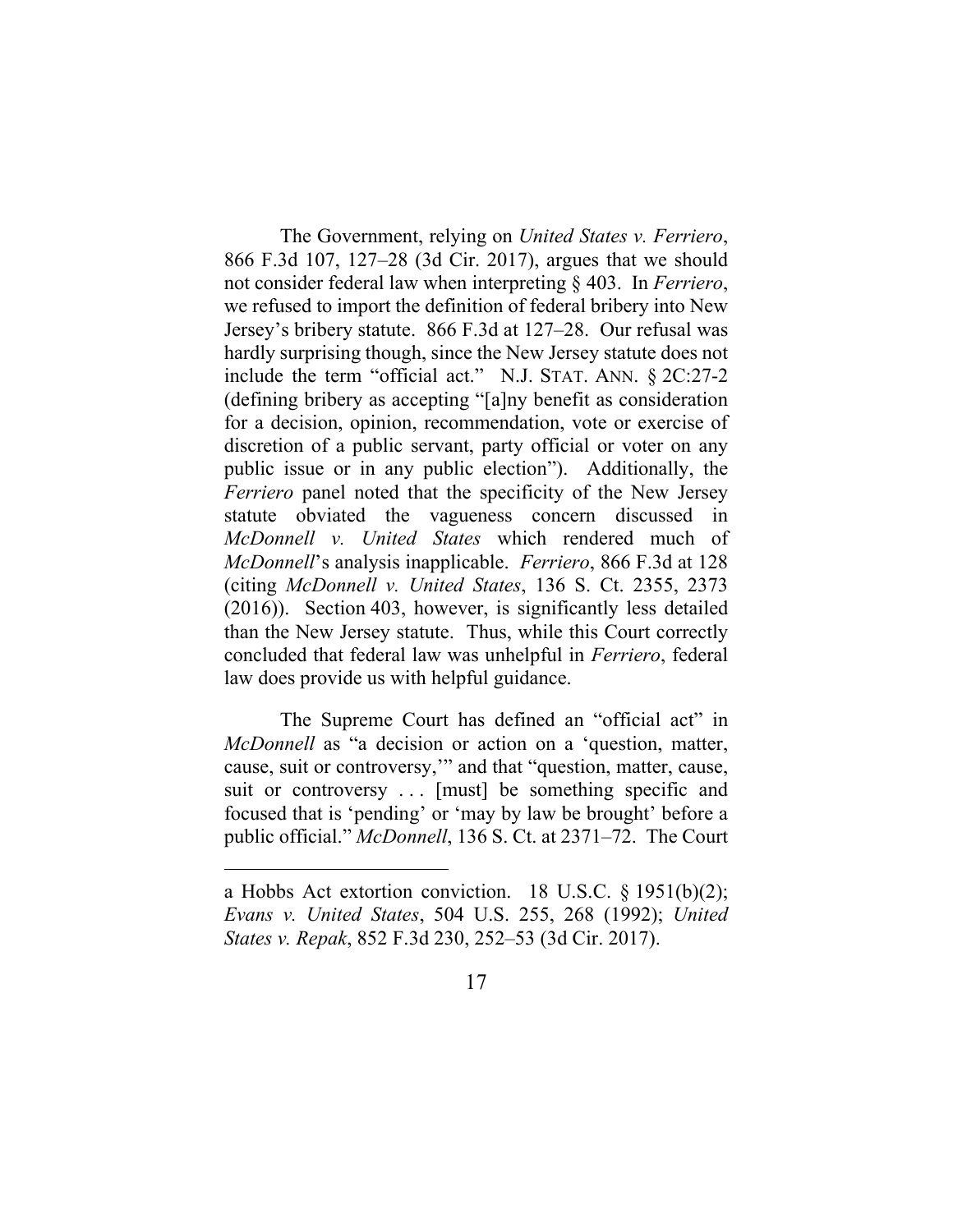further clarified that the terms "pending" or "may by law be brought"

> suggest something that is relatively circumscribed—the kind of thing that can be put on an agenda, tracked for progress, and then checked off as complete. In particular, "may *by law* be brought" conveys something within the specific duties of an official's position—the function conferred by the authority of his office.

*Id.* at 2369. In other words, an "official act" must be a part of an official's legal duties.

The conclusion that an official act must be an action encompassed by an official's legal duties is confirmed by our Court's analysis in *United States v. Repak*, 852 F.3d 230, 254 (3d Cir. 2017). In that case the defendant, a director of a local government redevelopment agency tasked with the responsibility of awarding contracts, accepted free services from corporations. In return, he continued to award the corporations new contracts. *Id.* at 238. When the defendant argued that he did not commit an "official act," we noted that the agency he directed was "undisputedly tasked with the responsibility of awarding contracts," and as a result, his decision to influence the awarding of contracts was clearly an "official act." *Id.* at 254. Thus, our precedent demonstrates that we look to both the official powers of the relevant agency and the defendant's role in that agency to determine if the actions alleged were "something within the specific duties of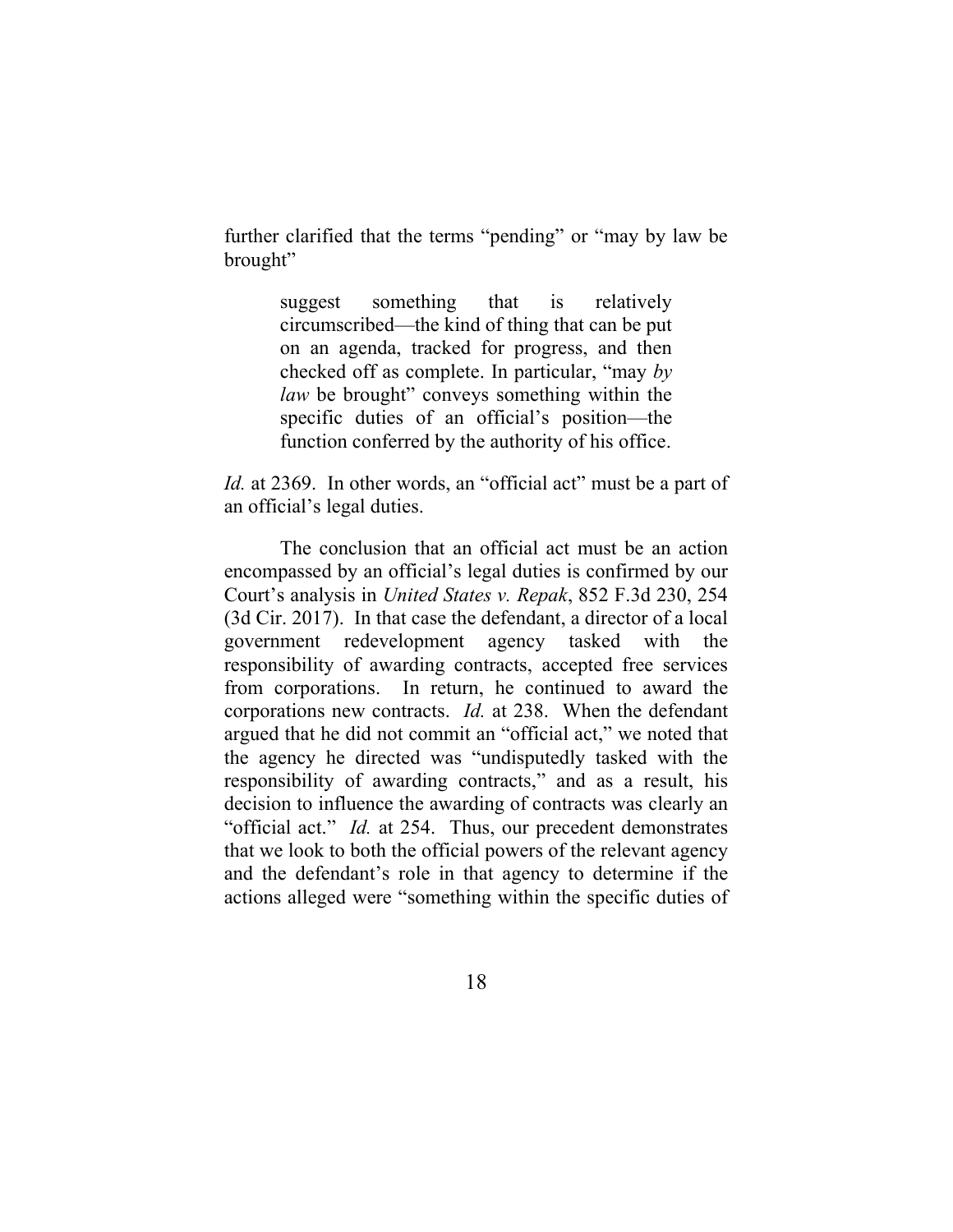an official's position." *Id.* (quoting *McDonnell*, 136 S. Ct. at 2369).<sup>12</sup>

The Government argues that Defreitas's duty to report immigration violations derives from V.I. CODE ANN. tit. 3, § 272, which identifies the general authority of the Department of Licensing and Consumer Affairs. Specifically, the Government relies on  $\S 272(a)(8)$  which states the Department must

> enforce all laws relating to the advertising, offering for sale and the sale of commodities, goods, wares and services; receive and evaluate complaints and initiate its own investigations

<sup>&</sup>lt;sup>12</sup> The fact that an "official act" must be part of an official's duties coincides with how the term was defined in early statecourt cases. *See, e.g.*, *People v. Jackson*, 191 N.Y. 293, 299 (1908) (holding that an act was an "official action" as the official could only solicit a bribe because "[h]e dealt with a subject over which he had jurisdiction."); *Selvidge v. State*, 72 S.W.2d 1079, 1080 (Tex. Crim. App. 1934) ("To constitute bribery of a public official it must be made to appear that the official for a valuable consideration or reward agreed to refrain from an official act *imposed upon him by law*.") (emphasis added) *cited with approval by Gandara v. State*, 527 S.W.3d 261, 269 (Tex. 2016). This further demonstrates that federal precedent has interpreted "official act" consistent with its common law roots. That buttresses our strong view that the Supreme Court of the Virgin Islands would not depart from the common law reasoning of *McDonnell*.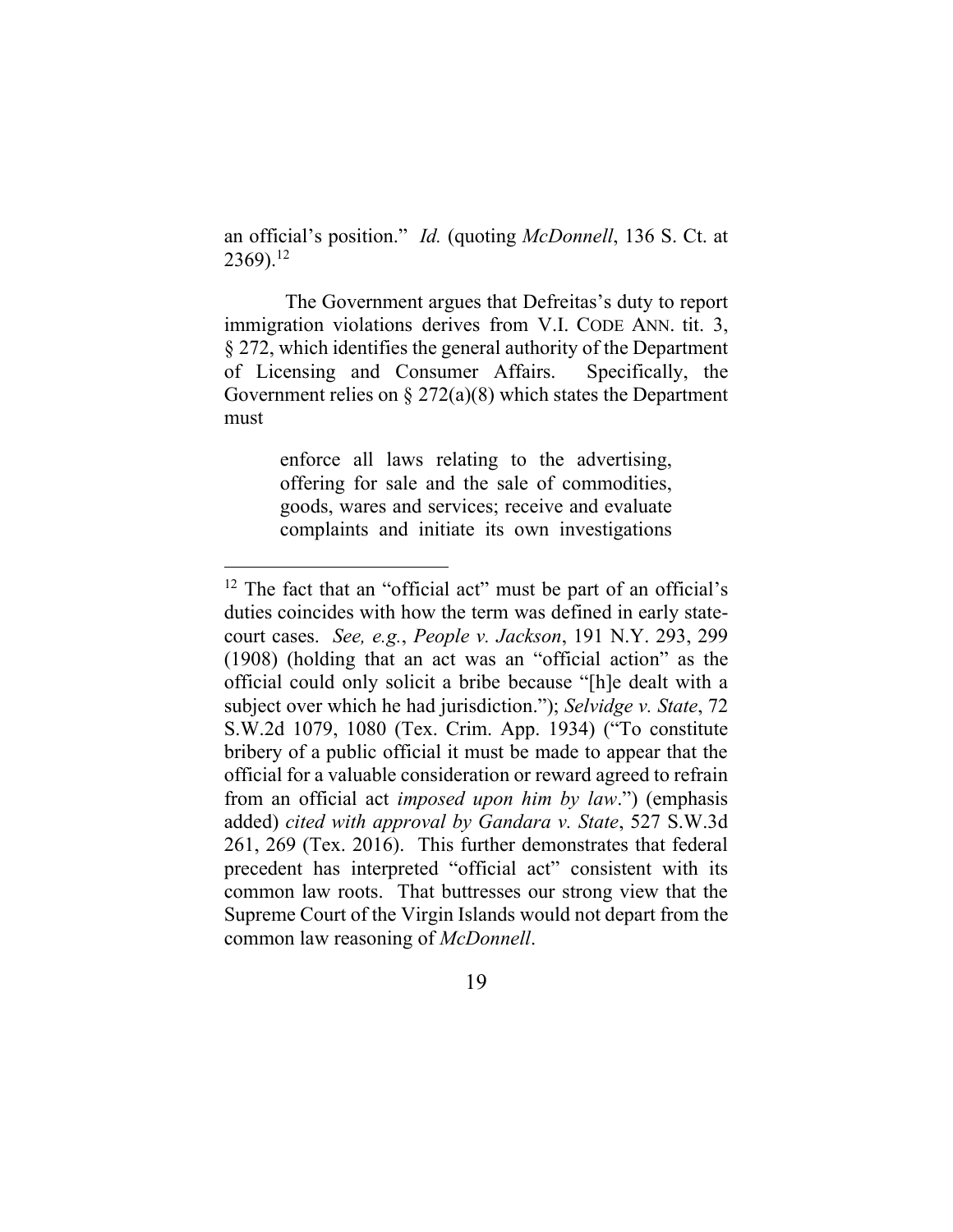relating to these matters and take appropriate action, including referral to a federal or territorial department or agency.

The Government concerns itself only with the latter half of that subsection, "including referral to a federal . . . department or agency." That is far too narrow a view of this clause. "[T]ake appropriate action," necessarily refers back to the first part of the subsection, "laws relating to the advertising, offering for sale, and the sale of commodities, goods, wares and services." So a plain reading of the text leads us to conclude that an officer has a duty to act only when required by a "law[] relating to" consumer protection. *See One St. Peter, LLC v. Bd. of Land Appeals*, 67 V.I. 920, 924 (2017) ("[W]e read the words and phrases of the statute in their context, and construe them according to the common and approved usage of the English language.").

Our reading comports with the rest of the Section, which requires the Department to protect the rights of consumers by recommending legislation, promoting quality standards, and representing consumers before private or public boards. V.I. CODE ANN. tit. 3,  $\S 272(a)$ . The Department, however, does not have some freestanding duty to report any conceivable or possible violation of federal law, no matter its connection to consumer rights. $13$  To accept the Government's reading would untether the "including referral" phrase from the

<sup>&</sup>lt;sup>13</sup> Indeed, the Government makes no attempt here to connect policing immigration laws to other consumer protection measures.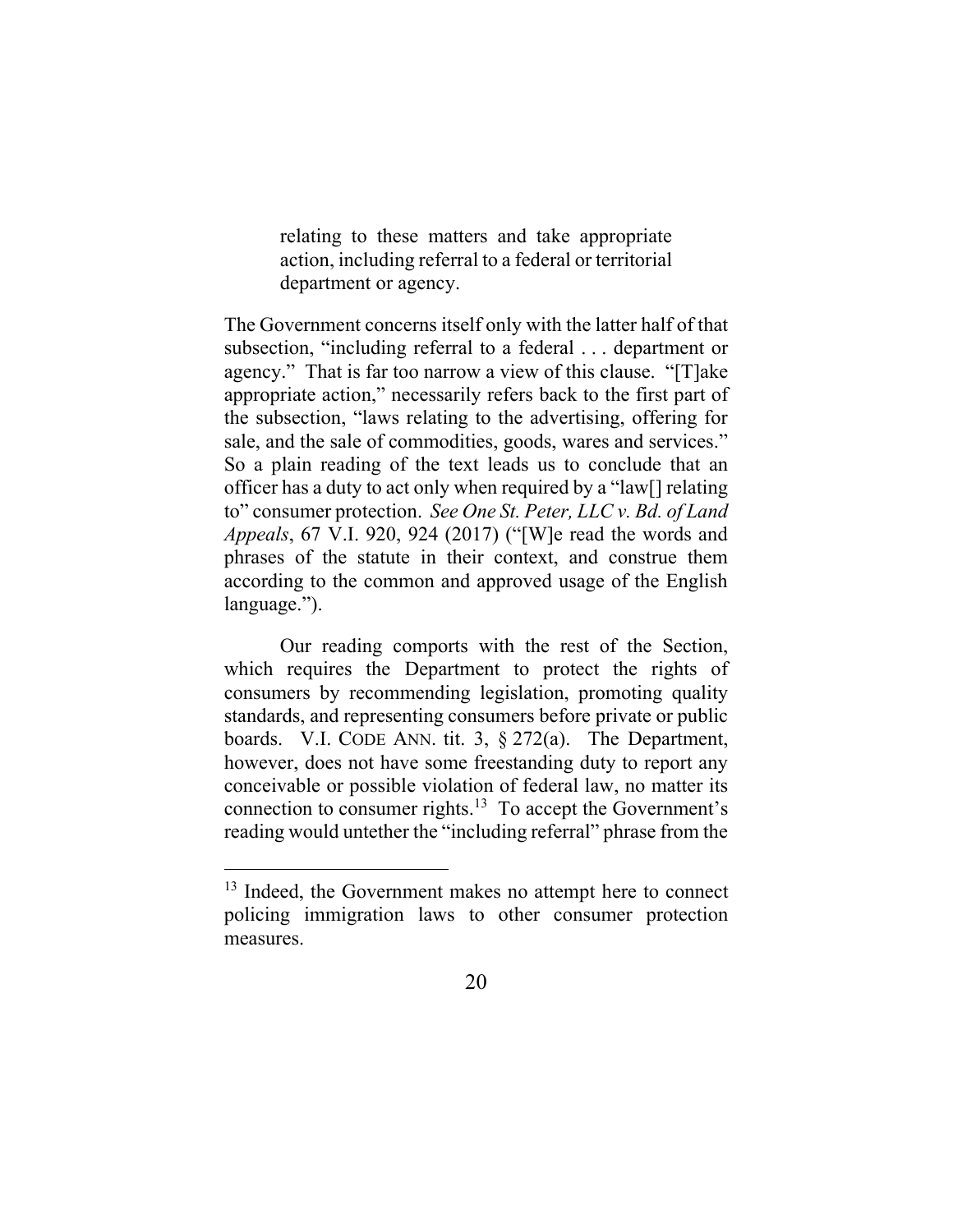rest of § 272 and subsection (a)(8). It would also make the Department responsible for the enforcement of *all* federal laws, everything from the Endangered Species Act to the False Claims Act. We refuse to accept that the legislature intended to create such roving commissions.

The Government then takes a fallback position: It argues that custom is sufficient to establish an agency's duties. To reach this conclusion, the Government relies on *Birdsall*, yet *Birdsall* cannot bear the weight the Government places upon it. Birdsall was an attorney who represented individuals accused of illegally selling alcohol to American Indians. 233 U.S. at 227–28. In an attempt to obtain a recommendation of clemency for his clients, he paid two officials who worked for the Commissioner of Indian Affairs, who was in turn under the supervision of the Department of the Interior. *Id.* at 228. The Supreme Court, citing the regulations of the Department of the Interior, declared that the relevant officers had a duty "to inform the said Commissioner whether or not the effective suppression of the liquor traffic with and among Indians would be furthered or prejudiced by [e]xecutive or judicial clemency in any particular case." *Id.* (internal quotation marks omitted).

The Court concluded that "[e]very action that is *within the range of official duty* comes within the purview of these sections." *Id.* at 230 (emphasis added). But it provided a gloss on that conclusion, stating:

> To constitute it official action, it was not necessary that it should be prescribed by statute; it was sufficient that it was governed by a lawful requirement of the Department under whose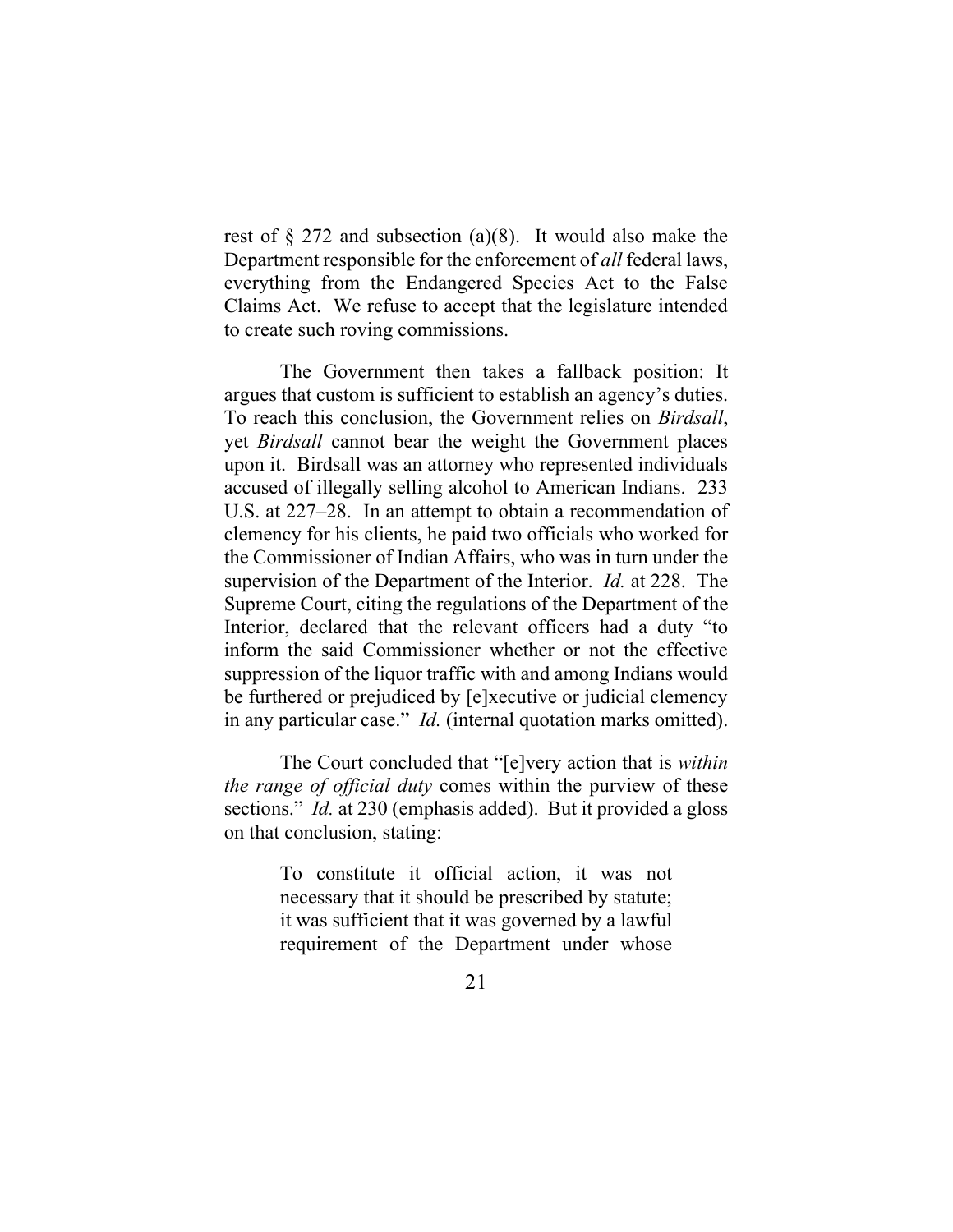authority the officer was acting. Nor was it necessary that the requirement should be prescribed by a written rule or regulation. It might also be found in an established usage which constituted the common law of the Department and fixed the duties of those engaged in its activities. In numerous instances, duties not completely defined by written rules are clearly established by settled practice, and action taken in the course of their performance must be regarded as within the provisions of the above-mentioned statutes against bribery.

*Id.* at 230–31 (citations omitted). In other words, custom may inform the understanding of official duties when those "duties [are] not *completely defined* by written rules," but custom *alone* cannot establish what constitutes an "official act." *Id.* at 231 (emphasis added). In *Birdsall*, advising on clemency was "within the range of [the relevant official's] official duty," so the Court reversed the dismissal of his indictment and remanded for further prosecution.

Here, even assuming that the testimony of Defreitas's partner established a custom, that evidence was insufficient to prove that Defreitas's decision not to report Herrera was an "official act." There existed no internal regulation, guideline, or statute that advised the Department to engage in any activity related to the policing of immigration laws. No evidence of any such authority was provided to the jury, and therefore, no reasonable juror could have found that Defreitas committed an "official act." The evidence here was insufficient to prove that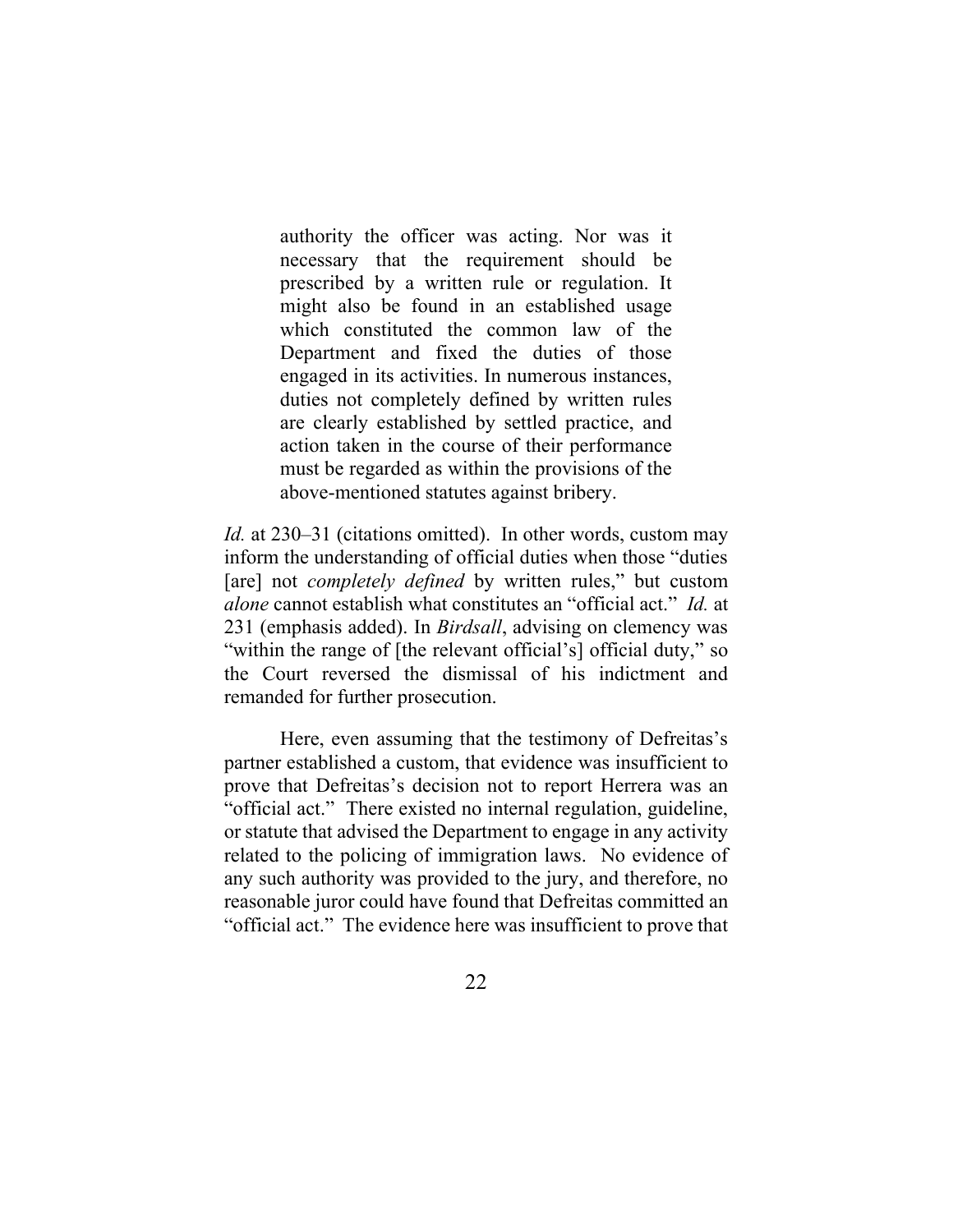Defreitas violated V.I. CODE ANN. tit. 14, § 403 and 18 U.S.C.  $§ 1952(a)(3).<sup>14</sup>$ 

<sup>&</sup>lt;sup>14</sup> In Hobbs Act extortion cases, we have held that the absence of authority to perform an "official act" is not a defense when the bribe payor has a reasonable belief about an official's power to perform or withhold such an act. *See, e.g., United States v. Fountain,* 792 F.3d 310, 316-17 (3d Cir. 2015) (upholding a Hobbs Act extortion conviction where the evidence proves "(1) that the payor made a payment to the defendant because the payor held a reasonable belief that the defendant would perform official acts in return, and (2) that the defendant knew the payor made that payment because of that belief."); *United States v. Bencivengo*, 749 F.3d 205, 212-13 (3d Cir. 2014) (concluding that where an official agrees to, or his position would allow him to influence, a government decision, and the victim reasonably believes that the official "wields such influence, that is sufficient to sustain a conviction, regardless of whether the official holds any *de jure or de facto* power over the decision"); *United States v. Mazzei*, 521 F.2d 639, 643 (3d Cir. 1975) (en banc). While we doubt that these cases are applicable to  $\S 403$ , we do not reach that conclusion here because the Government did not charge Defreitas with Hobbs Act extortion and failed to argue that these cases govern our analysis of § 403. Rather, it charged Defreitas with a Travel Act violation under 18 U.S.C. § 1952 and the territorial offense of bribery in  $\S$  403. As we pointed out in *Bencivengo*, in rejecting the defendant's double jeopardy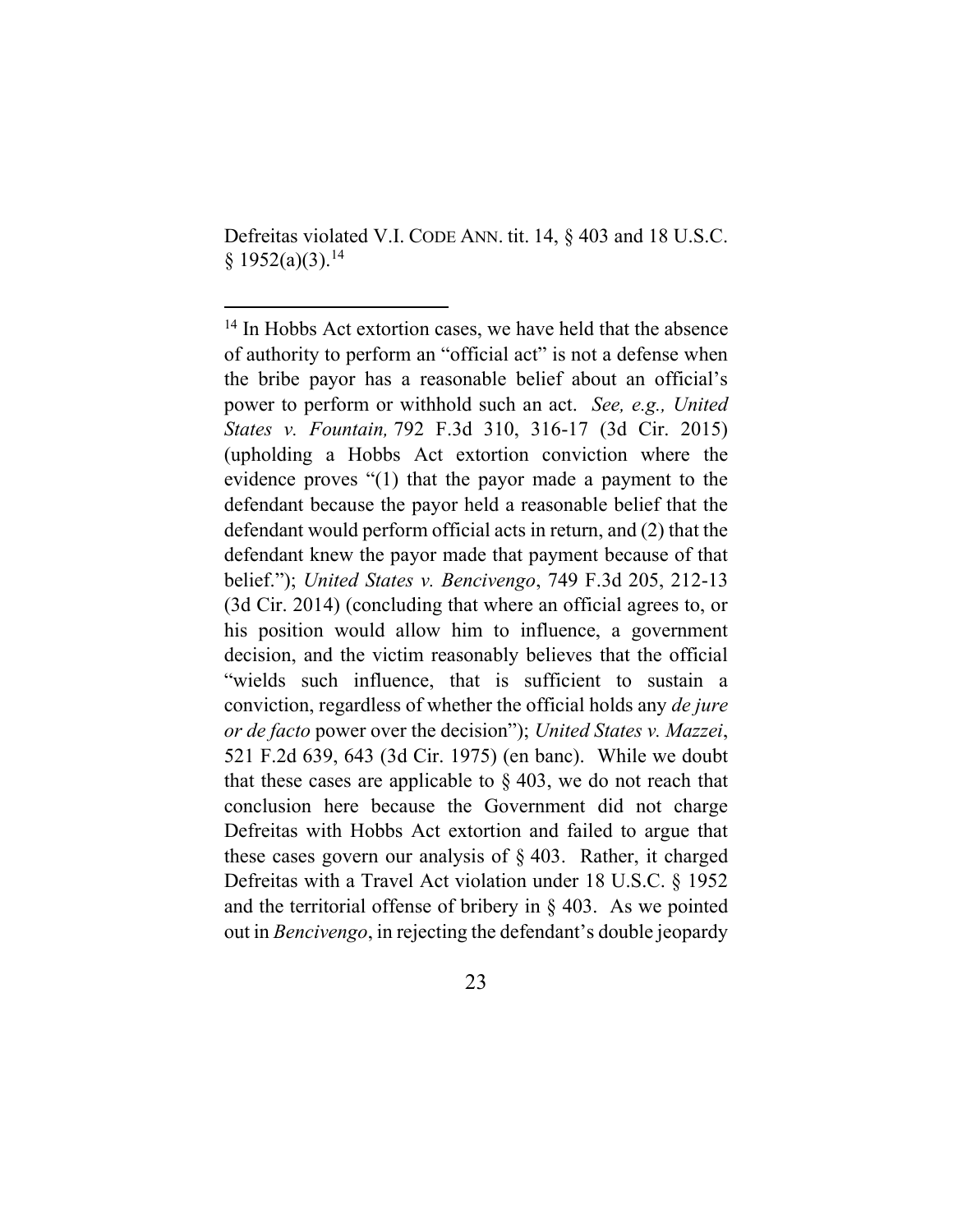Therefore, we return to *Olano*. 507 U.S. at 732. The first three factors are met by the error in this case. *See Johnson*, 19 F.4th at 256. And when the evidence is insufficient to sustain a conviction, we generally will reverse under the fourth factor. *Id.* We see no reason to depart from that general rule here and will therefore vacate the judgment of conviction.<sup>15</sup>

claim, the elements necessary to prove a Hobbs Act violation and a Travel Act violation are not the same. 749 F.3d at 225. Here, the Travel Act violation based on bribery did not require proof of extortion and that a public official received some payment, emolument or gratuity. Rather, it actually required proof that Defreitas received payment, an emolument or gratuity "for doing any official act." V.I. CODE ANN. tit. 14. § 403. As a result, Herrera's reasonable belief of Defreitas's authority as a public official may be sufficient to establish a Hobbs Act violation, *see Fountain*, 792 F.3d at 316–17, but it is not sufficient to establish that Defreitas's actions were "official acts" for purposes of § 403 bribery charge, which was the predicate of the Travel Act violation.

<sup>&</sup>lt;sup>15</sup> Defreitas made several other challenges to his conviction, but our conclusion that the evidence presented was insufficient to convict him makes it unnecessary for us to reach those issues.

<sup>24</sup>